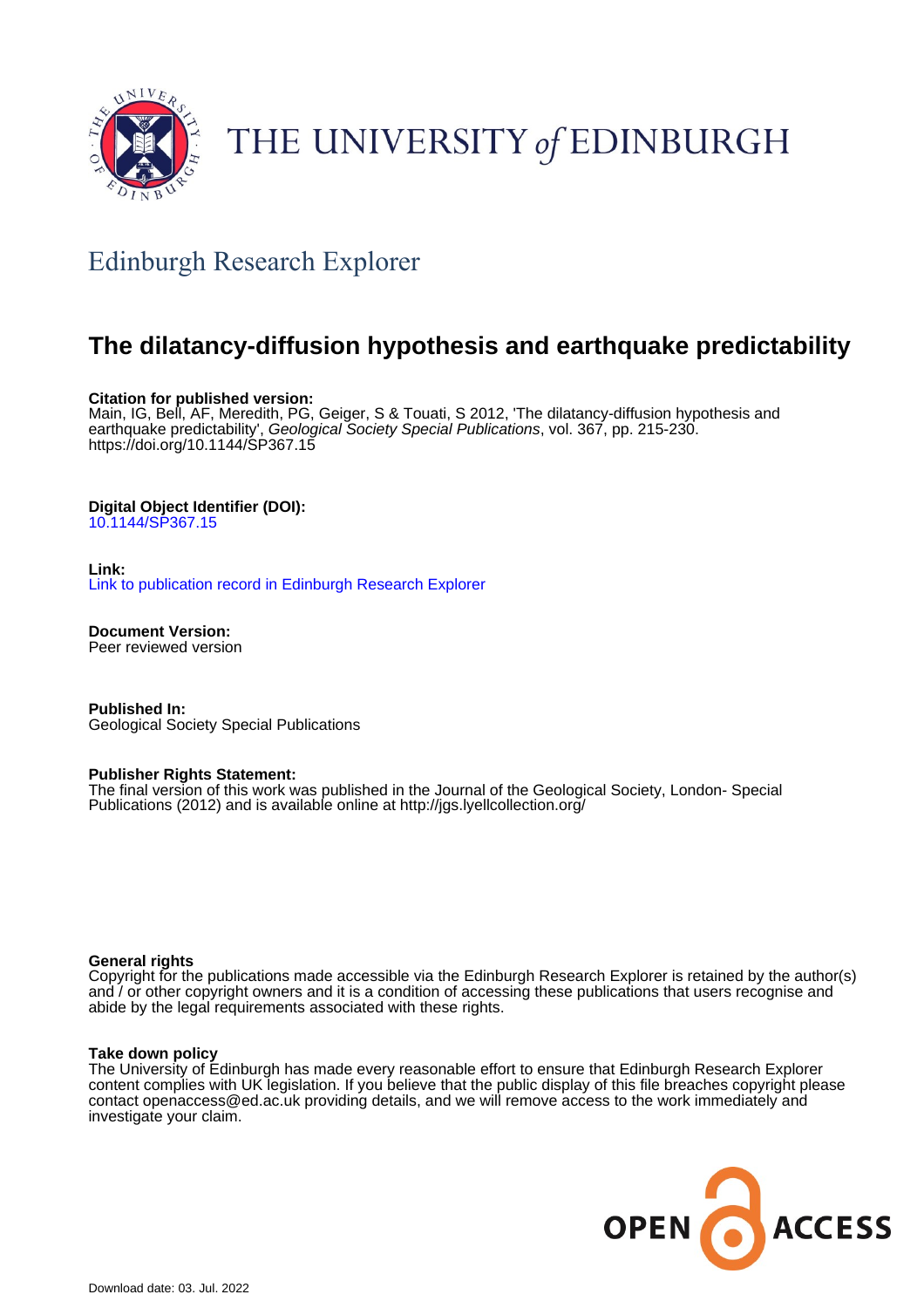This is the author's final draft as submitted for publication. The final version was published in The Geological Society, London: Special Publications (2012)

Cite As: Main, IG, Bell, AF, Meredith, PG, Geiger, S & Touati, S 2012, 'The dilatancydiffusion hypothesis and earthquake predictability' *Geological Society, London, Special Publications*, vol 367, pp. 215-230.

DOI: 10.1144/SP367.15

Made available online through Edinburgh Research Explorer

# **The dilatancy-diffusion hypothesis and earthquake**

### **predictability**

Ian G. Main<sup>1,\*</sup>, Andrew F. Bell<sup>1</sup>, Philip G. Meredith<sup>2</sup>, Sebastian Geiger<sup>3</sup> and Sarah  $T$ ouati $<sup>1</sup>$ </sup>

*(1) University of Edinburgh, School of GeoSciences, West Mains Road, Edinburgh.*

*(2) University College London, Department of Earth Sciences, Gower Street, London.*

*(3) Heriot-Watt University, Institute of Petroleum Engineering, Riccarton, Edinburgh.*

*\*Email: ian.main@ed.ac.uk*

**Abstract.** The dilatancy-diffusion hypothesis was one of the first attempts to predict the form of potential geophysical signals that may precede earthquakes, and hence provide a possible physical basis for earthquake prediction. The basic hypothesis has stood up well in the laboratory, where catastrophic failure of intact rocks has been observed to be associated with geophysical signals associated both with dilatancy and pore pressure changes. In contrast the precursors invoked to determine the predicted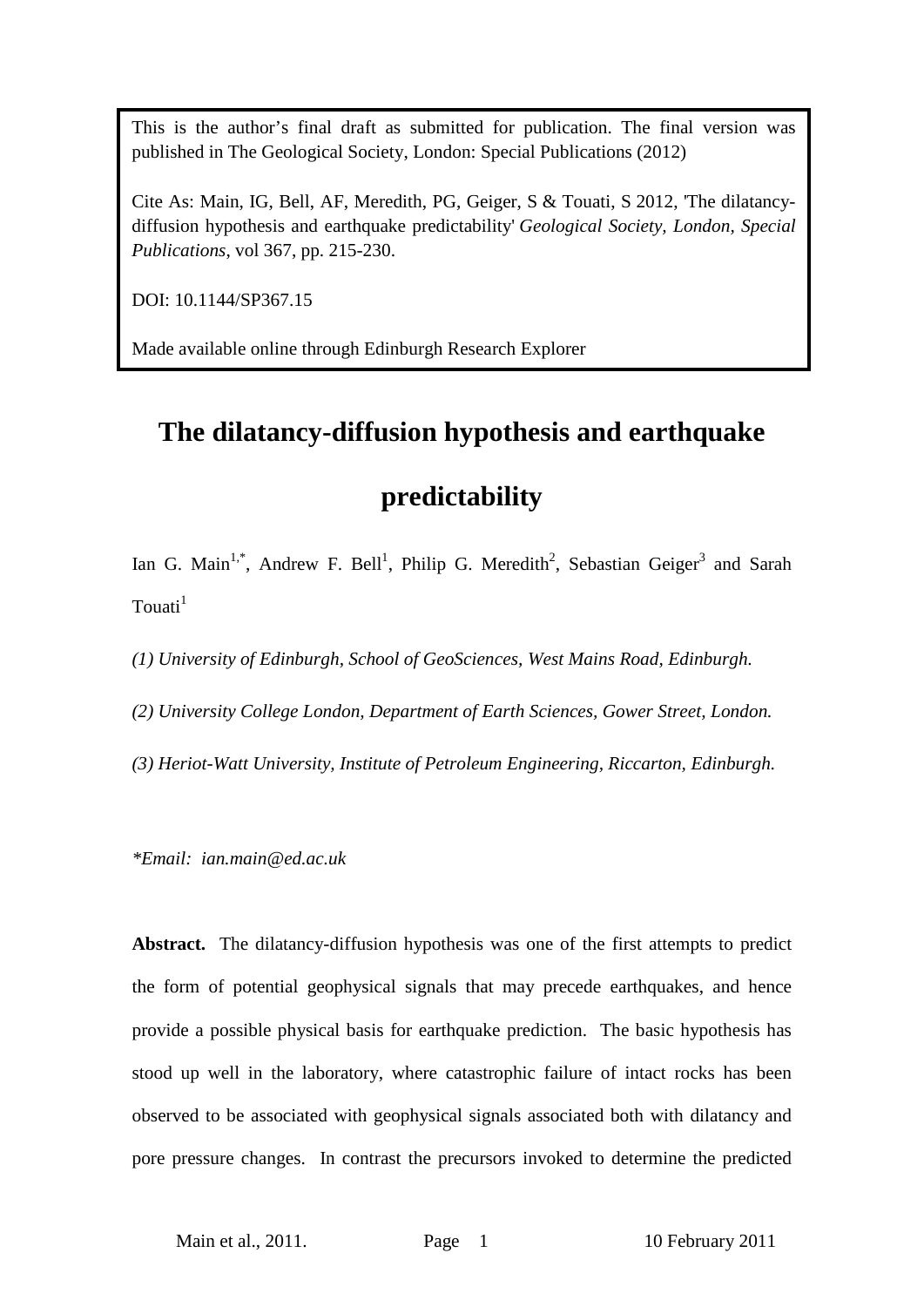earthquake time and event magnitude have not stood up to independent scrutiny, such that an expert IASPEI panel could find no compelling field-based evidence for earthquake precursors. There are several reasons for the lack of simple scaling between the laboratory and the field scales, but key differences are those of scale in time and space, and in material boundary conditions, coupled with the sheer complexity and nonlinearity of the processes involved. 'Upscaling' is recognised as a difficult task in multiscale complex systems generally, and specifically in oil and gas reservoir engineering, and may provide a clue as to why simple local laws for dilatancy and diffusion do not scale simply to bulk properties at a greater scale, even when the fracture system that might dominate the mechanical and hydraulic properties of the reservoir rock is itself scale-invariant.

#### **Introduction**

Ernest Masson Anderson developed his theory for the structure of faults and fractures primarily from matching observation in nature made by pioneers such as Hutton and Lyell to hypotheses developed by Navier, Coulomb, and Mohr, in the  $19<sup>th</sup>$  century, citing some early controlled experiments on analogue materials such as layered clay or mastic (Anderson, 1905). Experiments on actual rocks in compression were available in the mining engineering literature by the time of the publication of his book (Anderson, 1942), but largely corroborated the inferences already made. Anderson extrapolated these results more or less linearly to the crustal scale (Fig 1). Some features scale remarkably well, notably the typical orientation of the angle of deformation in shear (controlled by the internal frictional properties) and in tension (opening against the least resistance or minimum principal stress). More recently a much broader range of structural properties of populations of faults and fractures have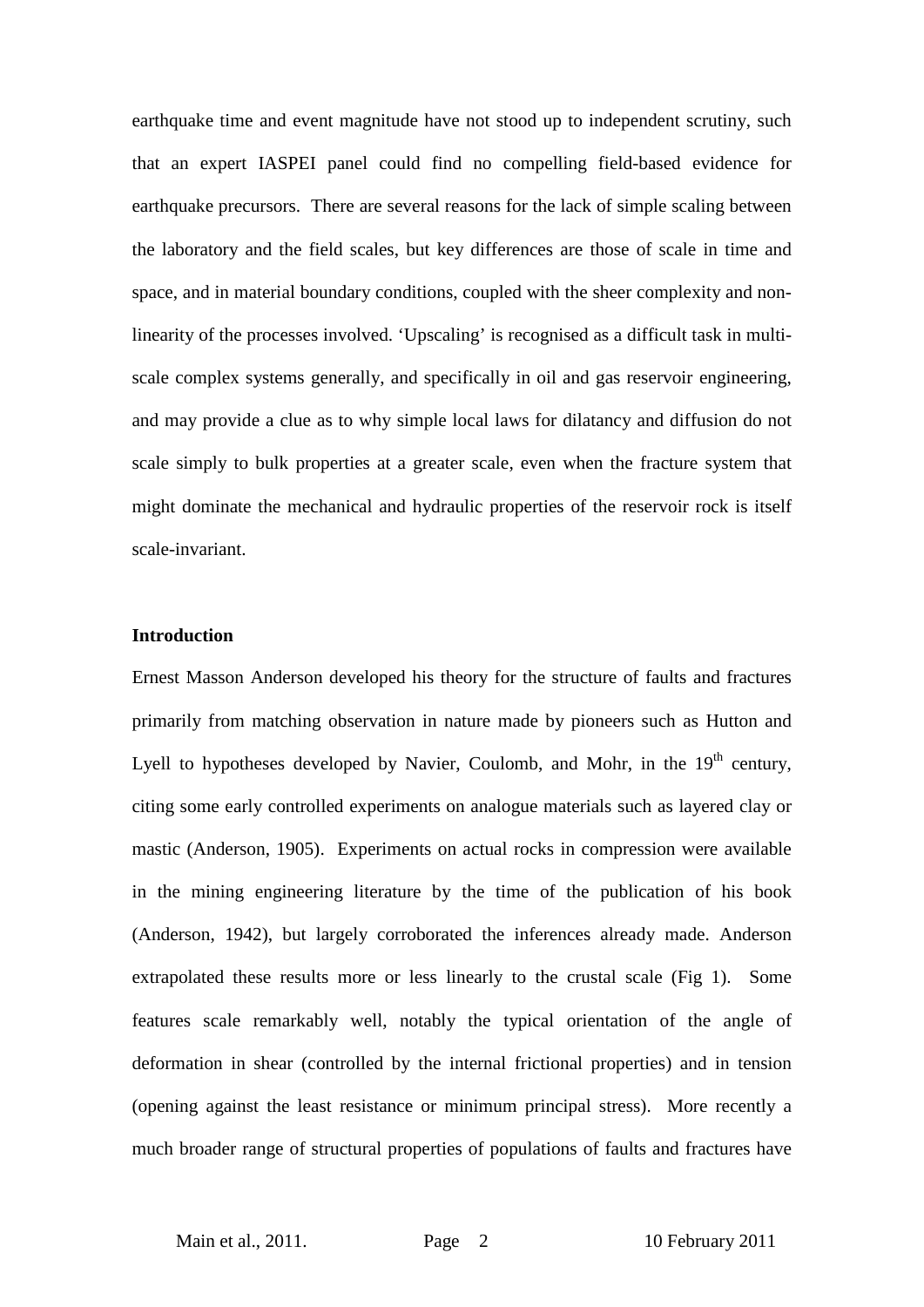been shown to scale remarkably well from laboratory failure to crustal scales, as observed directly in field outcrop (Bonnet et al., 2001) or inferred from the scaling of earthquake stress drops and frequency-magnitude scaling (Main, 1996). Given this *structural* scaling, it might at first glance seem natural to assume that other aspects of the *physics* of catastrophic failure will scale linearly from the lab to natural earthquakes, but is this appealing notion really how nature works?

Early papers on the role of dilatancy in the earthquake cycle were based on geological observation (Mead, 1925; Frank, 1965). The dilatancy-diffusion hypothesis itself was developed from the observation of changes in geophysical properties associated with dilatant strain in laboratory tests (Nur, 1972). It was one of the first to be put forward as a physical basis for purported earthquake precursors, also assuming (implicitly) linear scaling of the physics involved from lab to field (Scholz et al., 1973). This paper contains what now seem like wildly over-optimistic statements on the existence of earthquake precursors ('occur before many, and perhaps all earthquakes') and the prospects for earthquake predictability ('the mechanism of premonitory changes appears to lead to prediction which is deterministic rather than probabilistic'), given subsequent experience. However, in science we often learn more from hypothesis failure than confirmation: in a classical example, Einstein's special theory of relativity followed the failure of the hypothesis of the 'ether' as a fixed reference frame for the propagation of light in the Michaelson-Morley experiment. In this paper we re-examine the failure of the dilatancy-diffusion hypothesis with the benefit of hindsight, and suggest new areas to explore in constraining the physics of earthquakes and the prospects for predictability.

The dilatancy-diffusion hypothesis has not yet been validated at a crustal scale, primarily due to the general absence of the predicted dilatancy-related precursors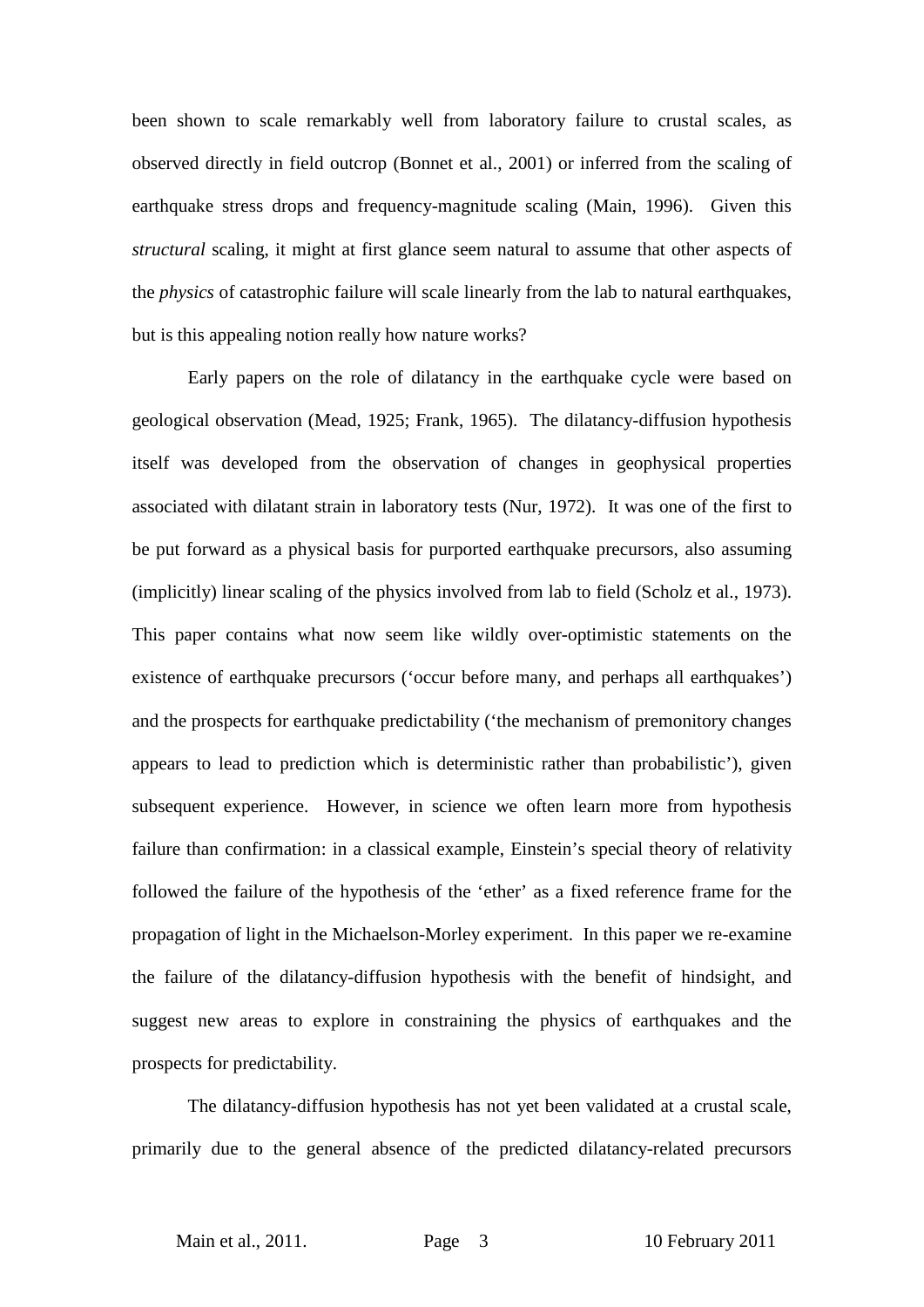(including seismic velocity, seismicity, electrical conductivity, or radon release, e.g. Jordan et al., 2011). Scholz (1997) has argued instead that the search for dilatancyrelated precursors has become biased, with the mainstream community too ready to dismiss or not look for evidence of precursors. However, since then data recorded in real time, even at well-monitored borehole sites near the 2004 Parkfield earthquake rupture (Bakun et al., 2005), as well as other significant events in California (e.g. Loma Prieta, Northridge, Landers, Superstition Hills) have all failed to show any direct evidence for detectable precursory behaviour. Amongst this predominantly negative evidence, Niu et al. (2008) observed two large excursions in the travel-time data that are coincident with two earthquakes (magnitudes 3 and 1 respectively) that are among those predicted to produce the largest coseismic stress changes at the SAFOD drilling site. The two excursions started approximately 10 and 2 hours before the events, respectively. Niu et al. (2008) suggesting that they may be related to pre-rupture stress induced changes in crack properties, as observed in early laboratory studies. More recently satellite interferometry has confirmed more directly the absence of any significant precursory strain recorded at the Earth's surface in the case of the 2009 L'Aquila earthquake in Abruzzo, Italy [Amoruso & Crescentini (2010)].

While the search for precursors continues despite this, we take a different tack here and ask instead how such rigorous 'negative' observations may nevertheless be used instead in a positive way as a significant physical constraint on the actual physics of the process involved. In particular a careful 'upscaling' exercise remains to be done for the dilatancy-diffusion hypothesis, i.e. to take account of differences in loading and sample boundary conditions, spatial and temporal scale, and the material, structural, mechanical and hydraulic complexities involved. For example Nur (1975) pointed out that various forms of dilatancy (microcrack, existing fractures, granular) could be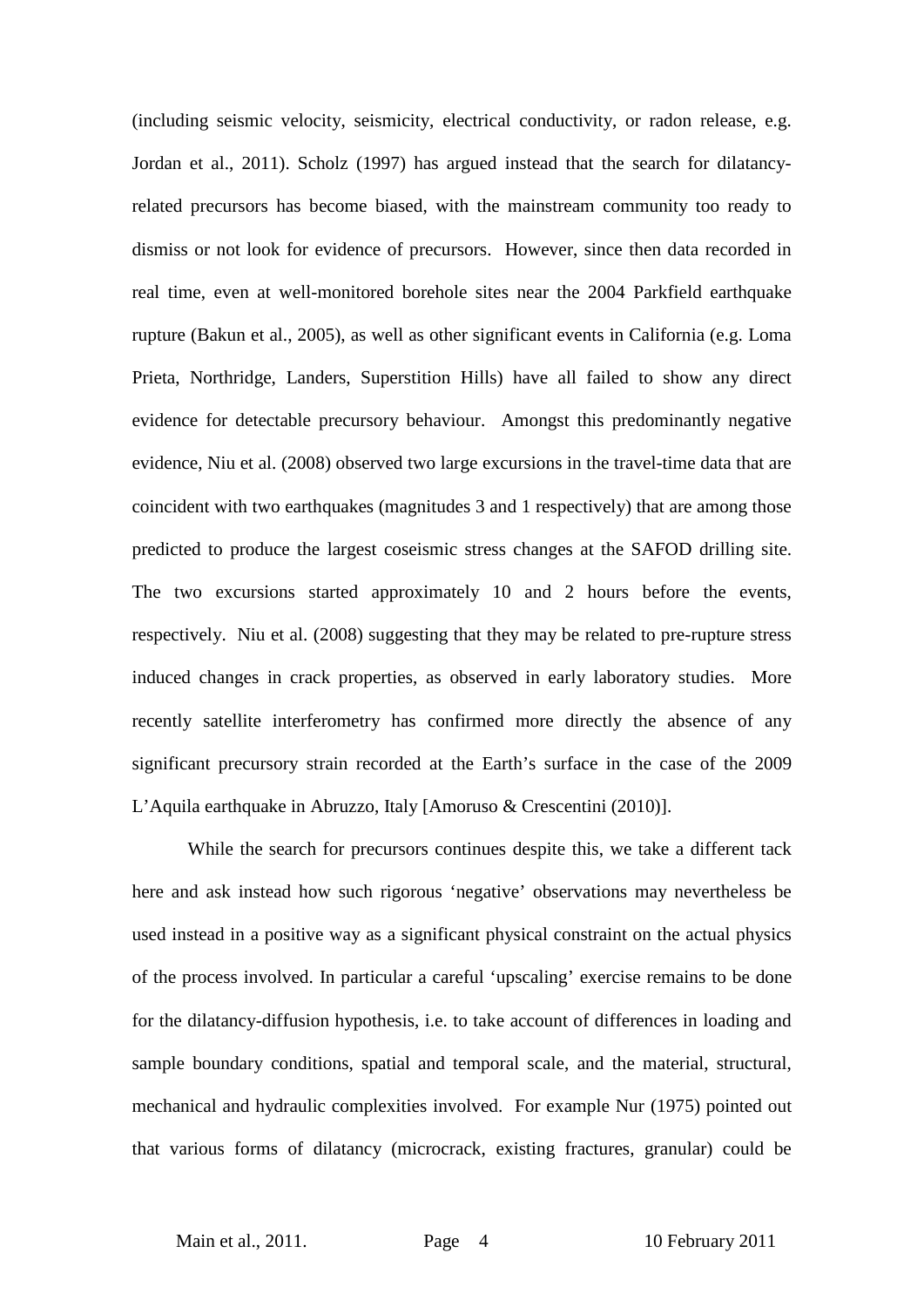expected in the Earth's seismogenic crust, and they would be expected to have different stress sensitivities. For example the hydrofracture dilatancy reported in the vicinity of some fault zones (Sibson 1981) requires pore pressure in excess of the minumim principal stress ( $p > \sigma_1$ ). This can only be achieved under low levels of differential stress ( $\sigma_1$  -  $\sigma_3$ ) < 4T), where T is the tensile failure stress. This is in direct contrast with the high levels of differential stress required for microcrack dilatancy in the laboratory, and possibly also the high pore pressure (Sibson, 2009) required for microfracture in nature.

Laboratory tests typically utilise intact uniform samples of rock, in order to produce as uniform a stress field as possible in a controlled test. This introduces a kind of 'sample bias' or epistemic error not accounted for in linear scaling arguments, because it is not representative even of the small-scale heterogeneity in the Earth. In contrast it is clear that the majority of moderate-to-large crustal earthquakes involve repeated reactivation of existing faults (e.g. Holdsworth et al., 1997) which may have very different properties to those of an intact rock sample.

Another potential source of epistemic error in the application of laboratory-scale experiments to the Earth is the laboratory testing protocol itself, which typically involves increasing the axial stress  $\sigma_1$  on a right-cylindrical specimen an constant strain rate under hydraulic compression ( $\sigma_2 = \sigma_3$ ). The mean stress and fault frictional strength are therefore increasing with time, corresponding in nature to load-strengthening behaviour during the loading of a reverse fault with  $\sigma_3$  vertical. However, during crustal extension the loading of a normal fault to failure involves progressive reduction of  $\sigma_3$ while the vertical stress  $\sigma_1$  stays fixed. In this case the mean stress and fault strength are decreasing while shear stress on the fault and differential stress are both increasing (load-weakening behaviour). This may help to account for the observation that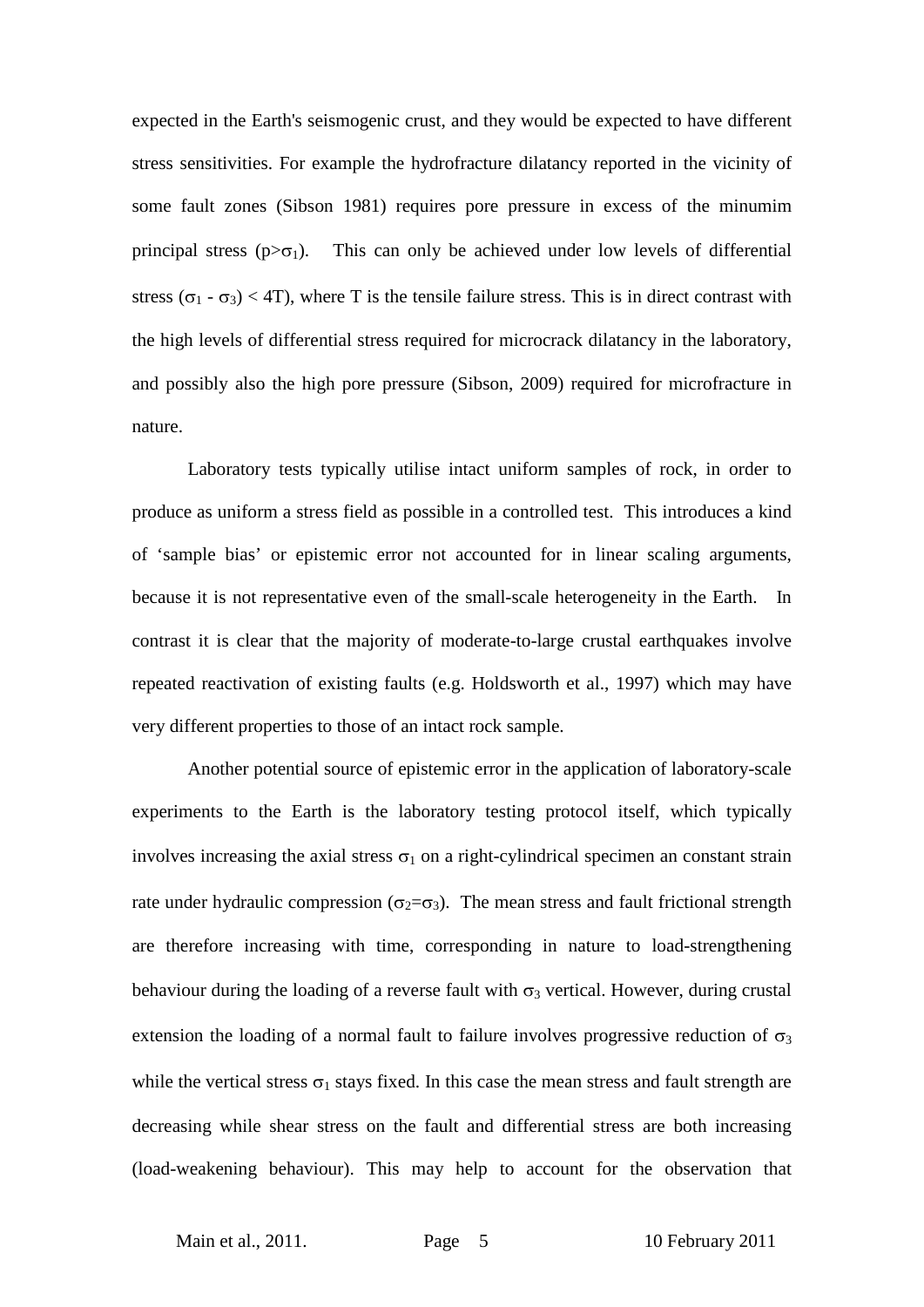foreshock activity is more commonly associated with normal faults than with reverse (Abercrombie & Mori, 1996). In the case of strike-slip faults, loading to failure may be either load-strengthening or load-weakening. In the Earth loading typically also involves a concomitant stress relaxation in the minimum stress direction (decreasing  $\sigma_3$ ). Recognising the importance of E.M. Anderson's inferences, some laboratories have examined the effect of 'true' triaxial stresses or rock strength (Haimson & Chang, 2000) and its effect on geophysical properties such as shear-wave birefringence due to aligned microcracks (Crawford et al., 1995).

In addition to these mechanical and spatial scaling arguments, recent laboratory results have demonstrated a systematic decrease in bulk sample dilatancy as strain rates are lowered towards more realistic values for crustal-scale deformation (Heap et al., 2009, fig. 7). The results are consistent with the absence of strong dilatancy-related precursors associated with large earthquakes. A further suite of even slower deformation experiments is planned to test the extrapolation, to fill in an important gap in our understanding of the temporal scaling of brittle-field rheology.

#### **The Dilatancy-Diffusion hypothesis**

The hypothesis was based on solid and repeatable evidence of primarily mechanical and geophysical precursors to failure in the laboratory, associated with measured changes in sample volume after the yield point in crystalline rocks. Typically this occurs at around or above half of the ultimate strength of the rock sample: dilatancy is a 'high-stress' phenomenon. Such bulk dilatancy, due to microcracking of the type shown also in sedimentary rocks (Figure 1), was associated in the laboratory with changes in seismic velocity, electrical resistivity, and acoustic emission event rate and the scaling of event size, expressed by the exponent *b* (the '*b*-value') in the Gutenberg-Richter relation for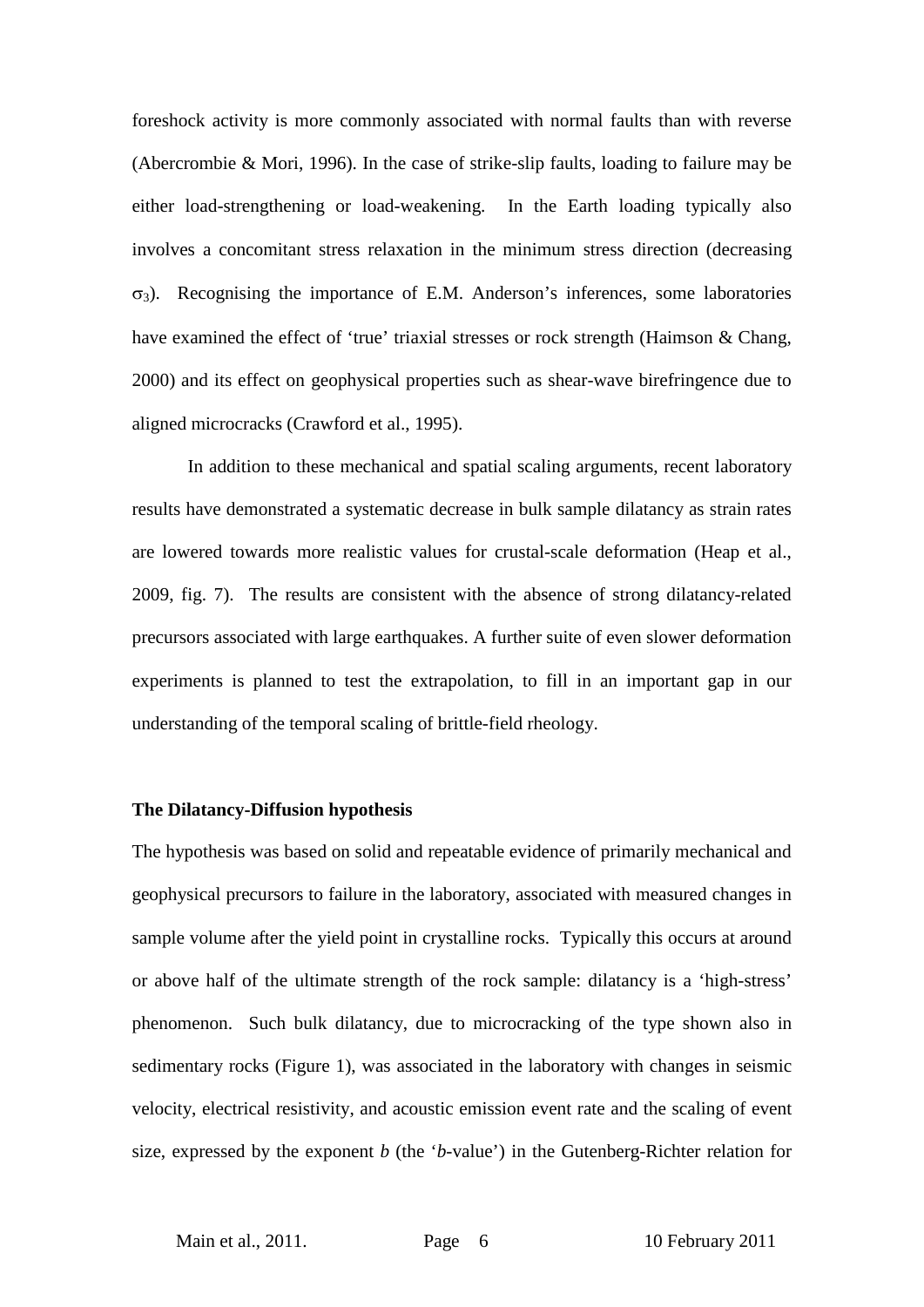the frequency *F* of events of magnitude *m*, of the form  $F(m)=a-bm$ . We might then expect such sample dilatancy to affect pore fluid volume and/or pressure, depending on the permeability of the medium, the local strain rate, and the experimental boundary conditions.

At sufficiently high volumetric strain rates dilatancy in a relatively impermeable crystalline rock in the Earth's subsurface would be expected initially to produce a local decrease in pore pressure, and a concomitant increase in the effective normal stress, resulting in material hardening and delaying failure (Paterson & Wong, 2005). Implicit in this scenario is that the rate of dilatancy (volumetric strain rate) must remain higher than that which will allow pore water to diffuse into the new cracks to restore the pore pressure and induce concominant material softening. In practice the low strain rates at the onset of dilatancy means there will be a finite lag time between the onset of dilatancy and local pore pressure reduction. Assuming a supply of fluid from outside the dilatant zone, and a deceleration in the rate of dilatancy associated with the hardening effect, the drop in pore pressure would be followed by a slow recovery by fluid flow from the surrounding undilated region. This recovery would ultimately trigger dynamic failure.

Scholz et al (1973) presented no direct measurements of fluid pressure variations from the laboratory, but instead inferred such a decrease then recovery, solving a simple diffusion law for transient pressure recovery in a spatially uniform medium with a constant diffusivity to estimate the duration of the recovery time. The hypothesis predicted systematic *qualitative* changes in geophysical signals associated with stages of elastic loading, dilatant yield, pore pressure recovery, dynamic failure, and postseismic relaxation as illustrated in Figure 4.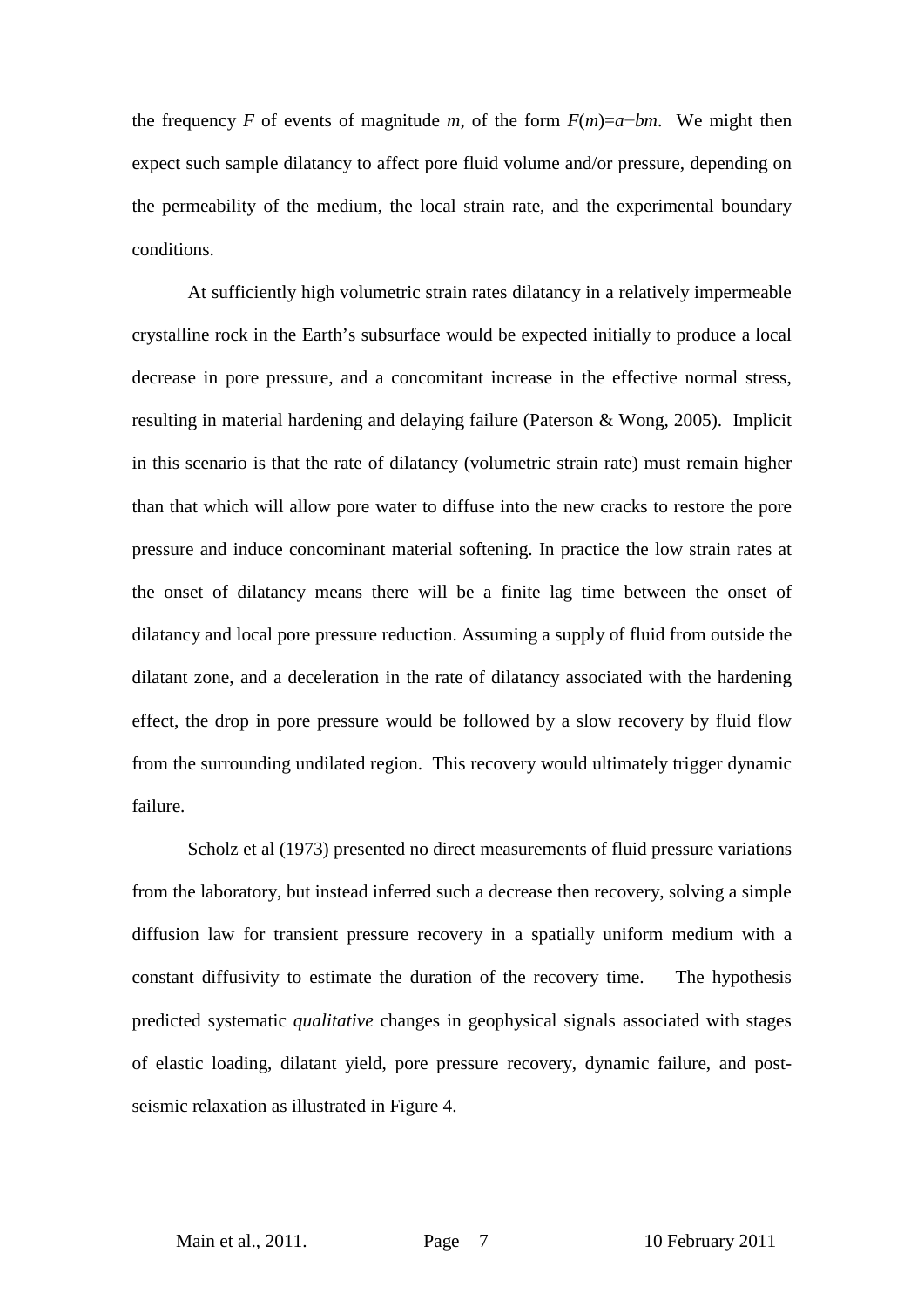The basic coupled process has been replicated to some extent (though not exactly) in the laboratory, including contemporary measurement of actual pore pressure change and its impact on seismic (acoustic emission) precursors under constant strain rate loading. Figure 2 (from Sammonds et al., 1992) shows an example of two tests, one nominally 'dry' and one completely saturated in a constant volume of water, held at pressure in the sample under 'undrained' conditions, with sample boundaries sealed to fluid flow in either direction. The dry sample shows an acceleration in event rate (related to *a*) and a decrease in the seismic *b*-value associated with an increase in stress. Similar behaviour is seen in a 'drained' test held at constant boundary pore pressure, allowing fluid flow at the sample boundary (fig. 2c in Sammonds et al., 1992). In the undrained test of Figure 2b the pore pressure, measured at the sample boundary, first increases due to crack and pore closure associated with an increase in mean stress, and then decreases up to the failure time due to shear-enhanced dilatancy. The inferred dilatancy hardening with zero-permeability boundary conditions does indeed significantly extend the post-peak stress deformation phase and delay the failure time. No pore pressure recovery is seen because of the sealed boundary, but the event rate flattens off and the *b*-value recovers in an extended strain-softening phase, before dropping to a minimum at the final stage near dynamic failure. We might imagine an experimentally-challenging test with intermediate boundary conditions (contemporaneous change in both pore fluid volume and pressure) that would show intermediate behaviour between the drained and undrained extremes, but this has (to the authors' knowledge) yet to be done: the 'diffusion' or final pore pressure recovery phase has yet to be demonstrated in such an open system in the laboratory.

The dilatancy-fiffusion hypothesis is based on the assumption of a finite-sized 'preparation zone' within which microcrack damage is occurring, and that the size of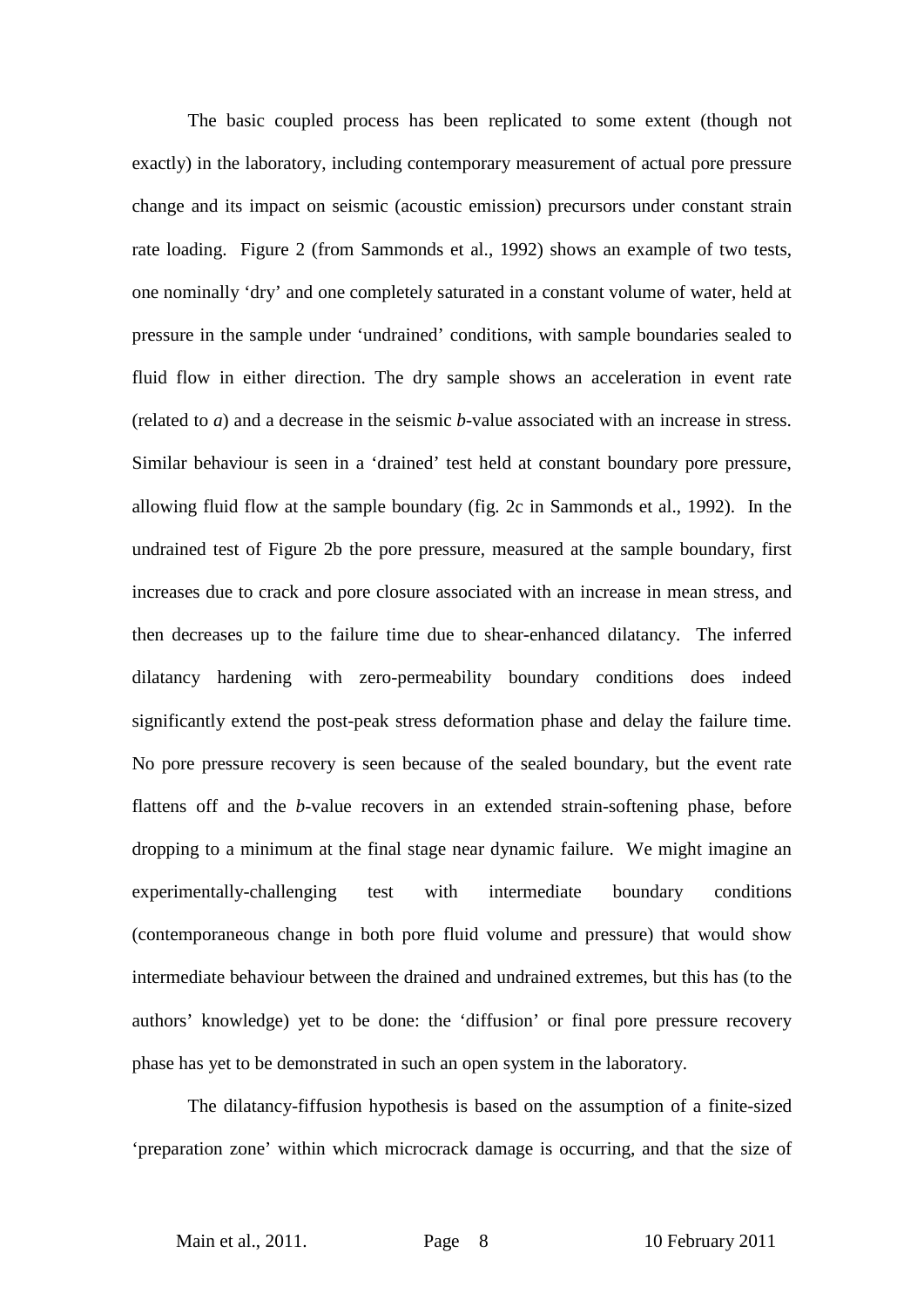the preparation zone is related to the eventual size of the mainshock. A preparation zone is well-defined in the laboratory by the sample boundaries, but remains elusive in field data: behaviour identified after the earthquake as anomalous is often available only at one or at most a handful of selected sites, even for spatially very extensive mainshocks. In some cases this has been argued to be a consequence of low instrument density. To get round this problem, Scholz et al. (1973) estimated the size of the upcoming event (based on the extent of the aftershock zone) from its correlation with and the duration of the reported precursor, based on the literature then available. Interestingly, this correlation could be explained by the duration of the inferred diffusive pore pressure recovery phase in a uniform medium, albeit with an inferred diffusivity higher than a typical laboratory test for a low-porosity crystalline rock under similar pressure conditions. The hypothesis remains unproven because the predicted precursors failed to materialise convincingly in a consistent and reliable way in field evidence (Wyss and Booth, 1997; Bakun et al., 2005).

At this point it is useful to note that the notion of dilatancy-diffusion does have an important bearing on dynamic failure processes. Rudnicki & Chen (1998) developed a coupled model to explain how rapid frictional slip may be stabilised on an otherwise weakening fault by dilatancy hardening. Under constant flow rate boundary conditions the same coupled model predicts a dynamic 'suction pump' effect, where fluids are actively channelled into the zone of rapid pore pressure drop in dilating fault zone. The results of a numerical model for this dynamic effect compare favourably with those of a laboratory experiment at similar conditions (Grueschow et al., 2003). The suction generated by dynamic dilatancy in the fault zone is manifest by a drop in the inlet pressure required to push fluid in at a constant rate at the sample boundary (Fig. 3). Such seismic pumping, repeated over many cycles, is consistent with the observation of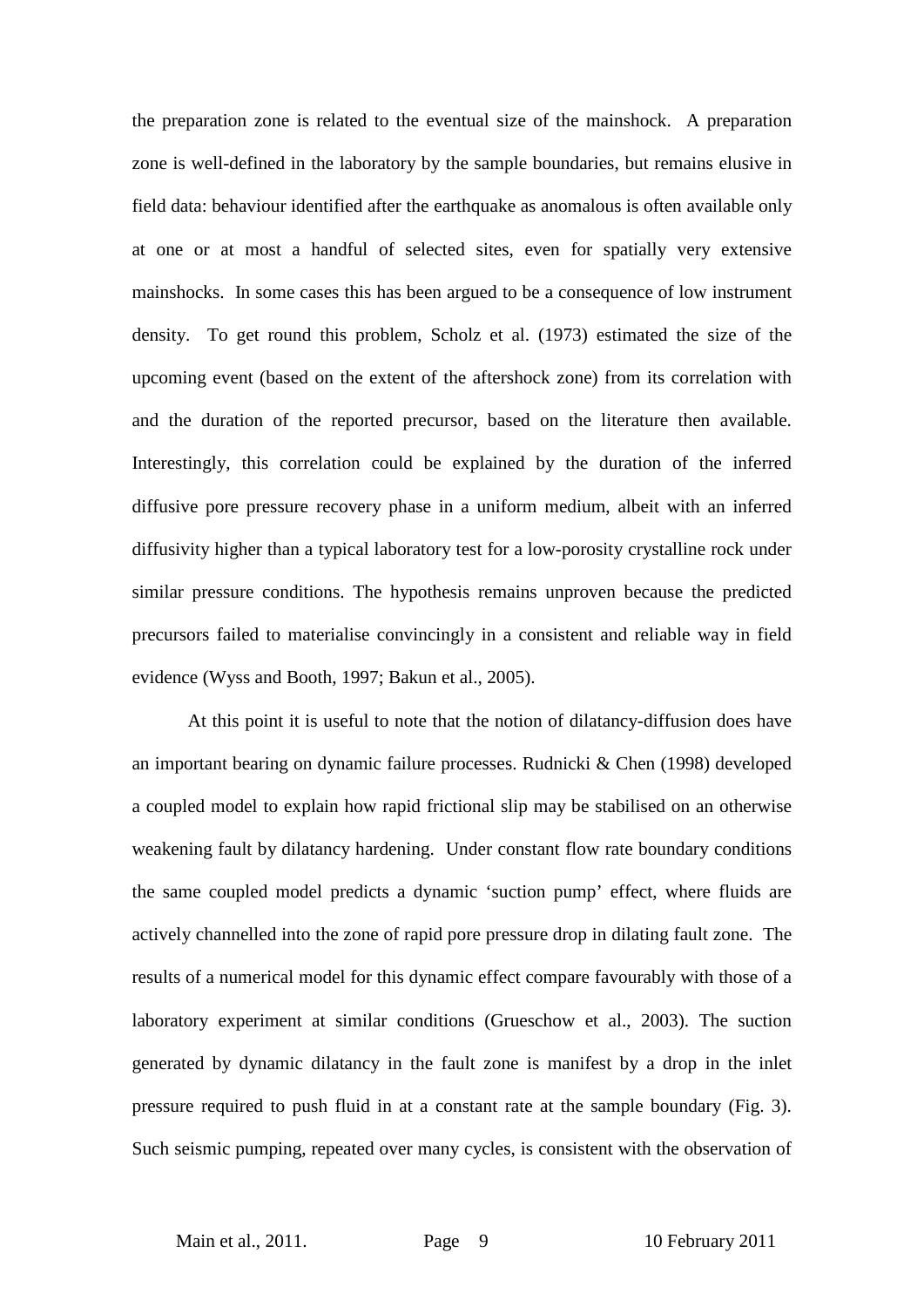mineral deposits formed by episodic channelling of hydrothermal fluids along faults and fractures in meso-thermal conditions (Sibson et al., 1975), but this interpretation is not unique (e.g. Sibson, 1981; 2001). In any case such *dynamic* effects appear to scale better between the laboratory and the brittle Earth than the *quasi-static* loading phase where precursors might be expected. However, this dynamic coupling is consistent with short-lived dilatancy concentrated very near the fault zone, rather than the longerterm quasi-static regional dilatancy invoked by Scholz et al. (1973), or related theories based on seismic anisotropy and extensive fracture dilatancy outside the nominal mainshock 'preparation zone' (Crampin et al., 1984).

#### **The flawed search for earthquake precursors**

There has been much discussion of this issue in the literature, and only a brief summary can be given here. An excellent and accessible summary of the repeated conflict between an otherwise reasonable hypotheses and data, along with an interesting and very relevant discussion of the social, human and even political dimensions that are very much part of the story, is given by Hough (2009). Following the most comprehensive study to date by an expert panel convened by the International Association for Seismology and Physics of the Earth's Interior (IASPEI), Wyss and Booth (1997) concluded that there were no candidate precursors that satisfied all of the criteria set by the panel for a physically and statistically reasonable precursory signal (for example any anomaly must be seen at more than one site to be acceptable). This means the 'precursor' durations used to determine the magnitude correlation by Scholz et al. (1973), and hence the inferred quantitative value of the fluid pressure diffusion constant, were based on questionable published data.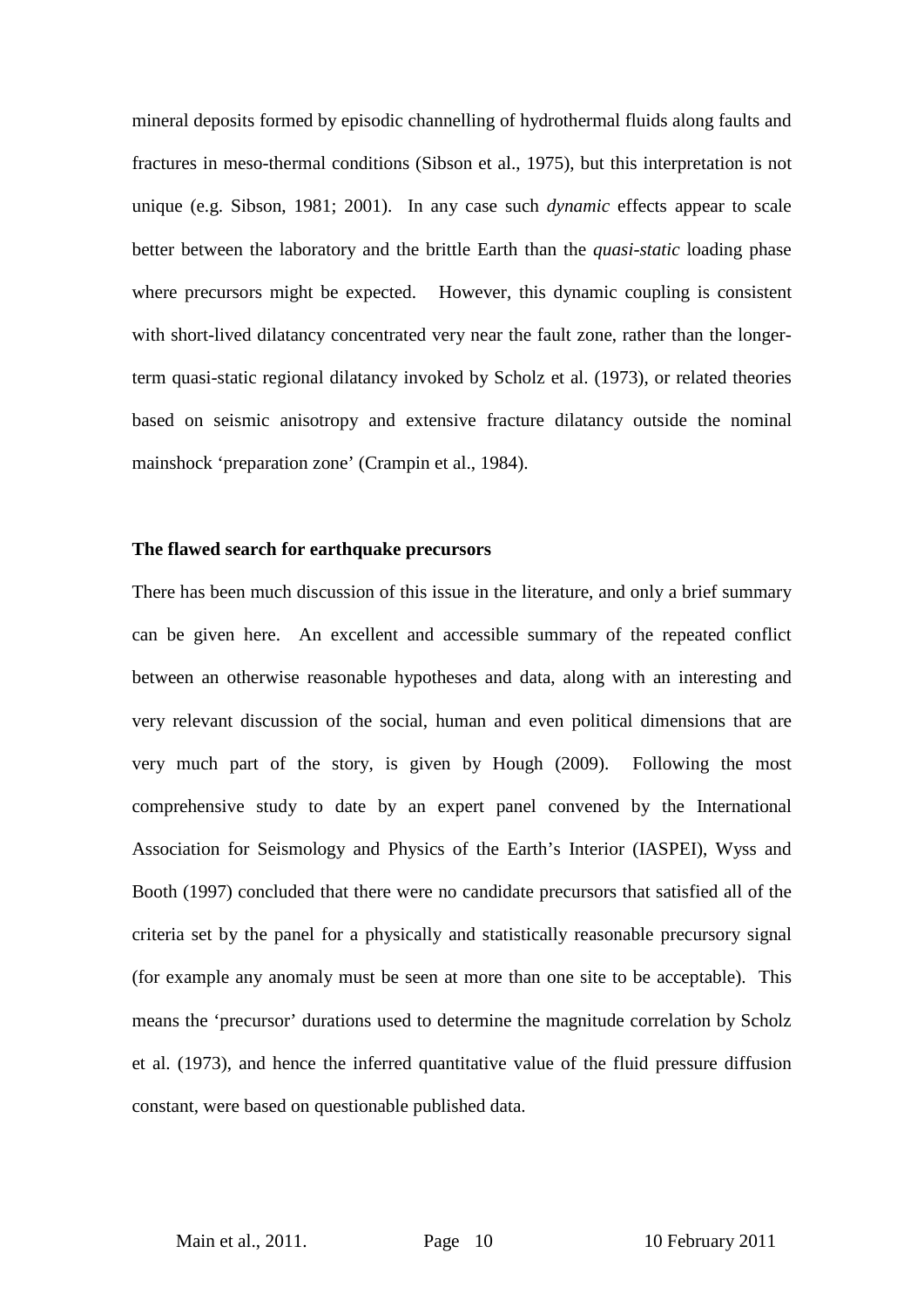The correlation between a reported fluctuation in a geophysical parameter and a subsequent earthquake itself may have other more mundane causes, for example retrospective selection bias in a noisy signal (Mulargia, 2001) as illustrated in the example shown as a tutorial in Fig 5. Fig 5(a) reproduces a figure from Scholz et al. (1973) cited as evidence for changes in event rate *a* and in the scaling exponent *b* prior to a magnitude 3 earthquake. At first glance this selected data seems to show a convincing minimum and recovery in event rate prior to the magnitude 3 mainshock time identified on the diagram, consistent with the predictions of the dilatancy-diffusion model of Fig 4. For reference, Fig 5 (c) shows fluctuations in event rate for a random (Poisson) process with a similar average number (50) of events per day, sampled at 12 hour intervals as in Fig 5(a). Fig 5(c) illustrates the large relative fluctuations expected from simple counting errors of the number of events in a random process with this average, and the tendency to cluster rather than produce the flat graph expected for an infinitely-sampled process. Fig  $5(b)$  is a blow-up of one of the minima in Fig  $5(c)$ , illutrating how minima such as Fig 5(a) could occur simply by finite sampling of a random process. In another example Main et al (2008) showed that the non-linear statistics of seismicity (exemplified by the Gutenberg-Richter law and exacerbated by earthquake triggering not considered in Fig 5) can lead to very large samples (several thousand) being required even to get a stable value of average total event rate and its standard deviation. Therefore the simplest interpretation consistent with the data of Fig 5(a) is a finite (small) sample of a random process, with one of several candidate magnitude 3 earthquakes selected retrospectively within a time window that effectively introduces two additional free parameters (start time and end time) to the search.

In fact most candidate precursors fail as potential predictors because of poor hypothesis testing protocols, notably examining and selecting data in retrospect and not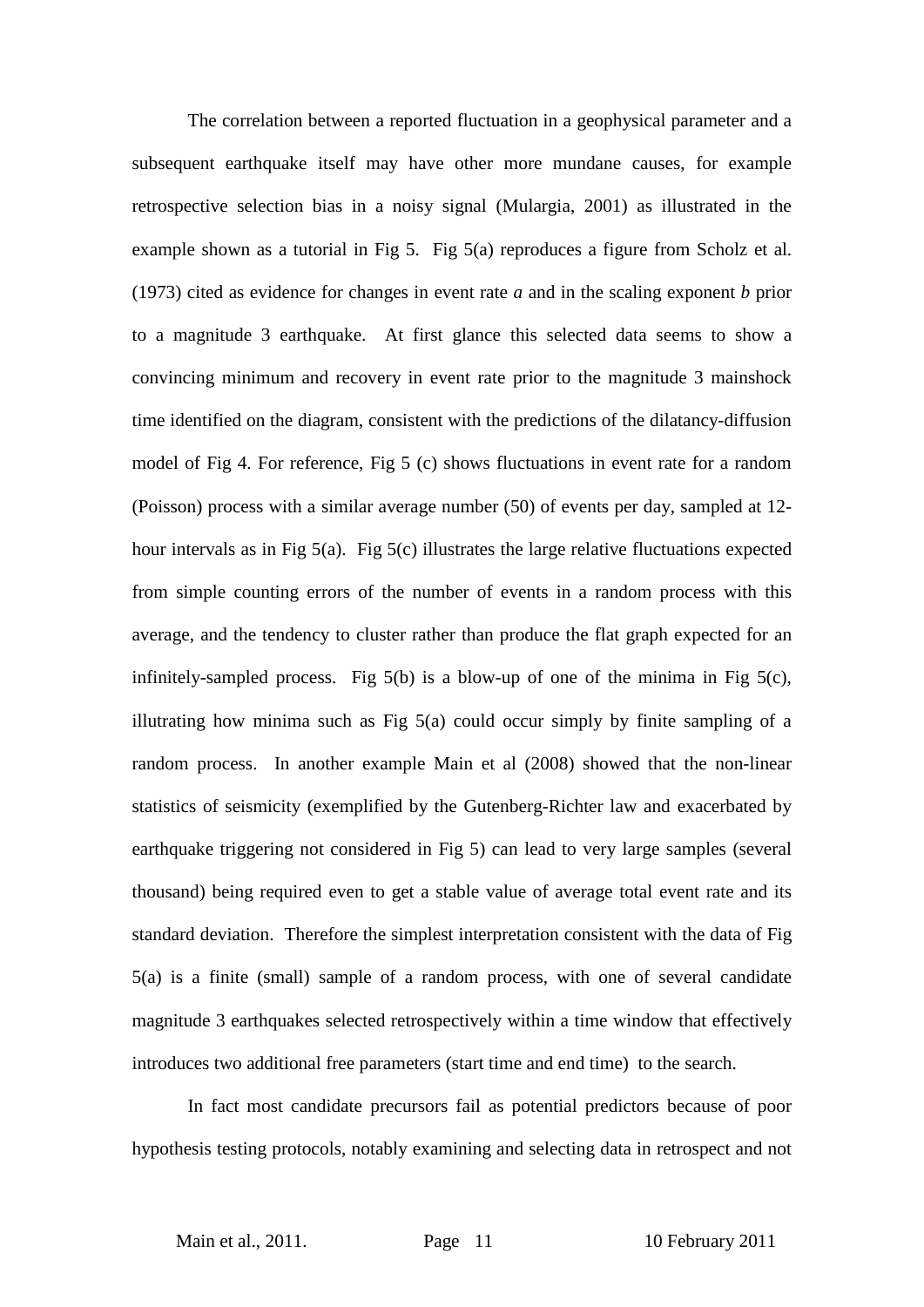accounting for the resulting sample bias in assessing the significance of any correlation identified. Such data selection is perfectly valid in developing a hypothesis, but not in testing or validation. As a consequence clinicians developed the prospective 'doubleblind' test as the standard, and only acceptable, method of testing in medical sciences (Modell & Houde, 1958). Ultimately any hypothesis must be put at risk in a situation where the outcome is not known a priori. In our case this means actual forecasting in real time is needed to evaluate fully the significance of any precursor and its quantitative impact on earthquake predictability. This aspect has now been fully embraced by the global seismological community, with a range of regional testing centres now set up by the Collaboratory for the Study of Earthquake Predictability (http://www.cseptesting.org/).

#### **Using negative evidence as a constraint**

The dilatancy-diffusion hypothesis was based on direct evidence of dilatant strain in laboratory samples. In the laboratory dilatant strain can be measured by strain gauges placed directly on the sample, or more recently through changes in the volume of the pore fluid or the fluid confining medium. Modern satellite interferometry data (the synthetic aperture radar technique) now provide extremely sensitive measurements of strain at the Earth's surface. For example during the two years before the  $M_W$  6.3 earthquake struck the city of L'Aquila, Italy on April 6, 2009, no anomalous precursory strain larger than a few tens of nano-strain units is visible, limiting the volume of the possible earthquake 'preparation zone' to less than 100 km<sup>3</sup> (Amoruso & Crescentini, 2010), or a linear dimension of 4.6 km. This is much smaller than the 10-20 km or so rupture length for a magnitude 6.3 mainshock, calling into question the generality of the notion of a 'preparation zone' similar to the sample dimensions of a laboratory test.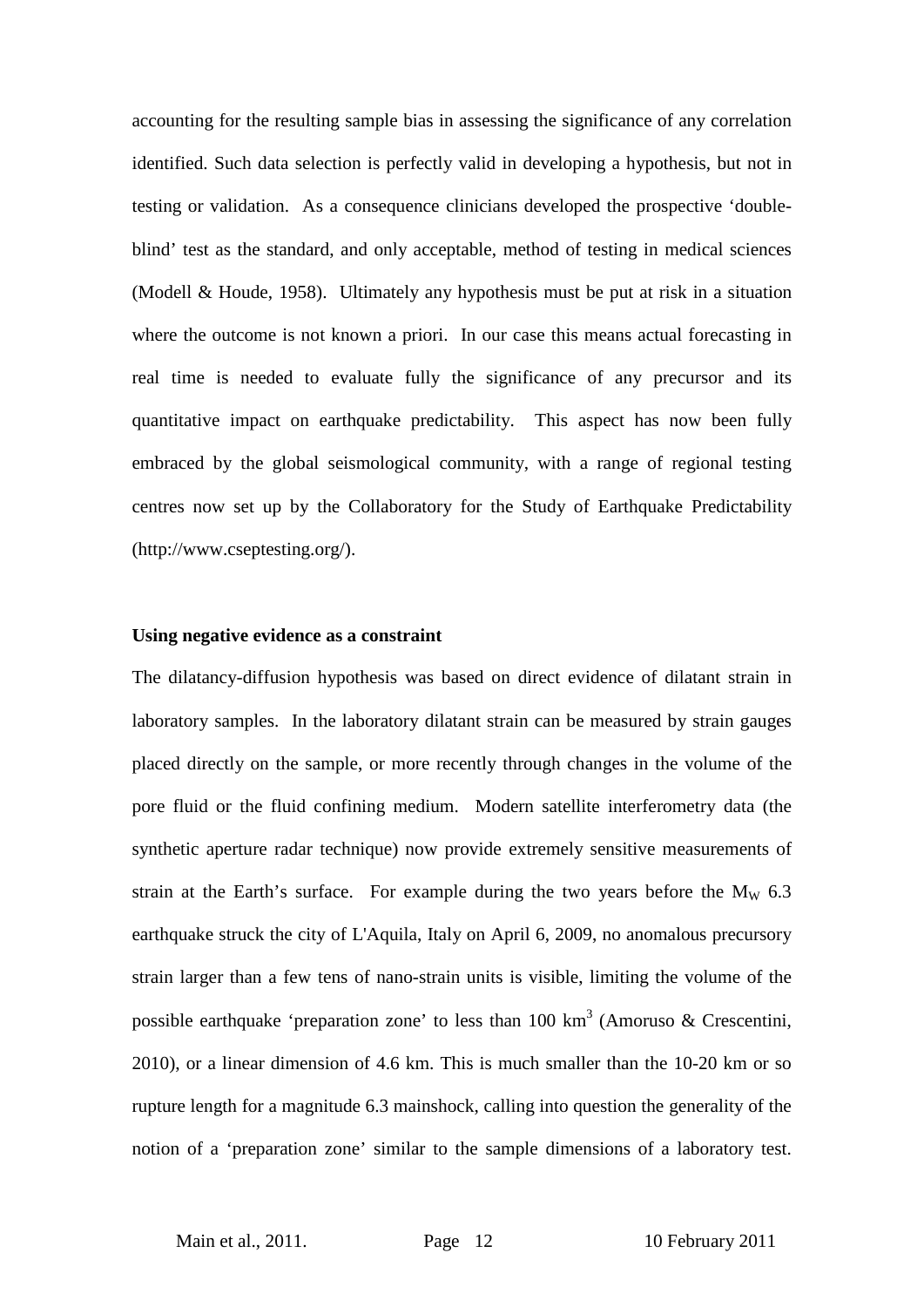Even seconds before the 2009 L'Aquila earthquake, "strain is stable at the  $10^{-12}$  level and pre-rupture nucleation slip in the hypocentral region is constrained to have a moment less than  $2 \times 10^{12}$  Nm, i.e. 0.00005% of the main shock seismic moment". Assuming a scale invariant strain change with a typical stress drop of 30 bar for a continental earthquake or  $10^{-4}$  units of strain for the earthquake itself, the nucleation zone is restricted to a scale length of at most 100m, and this likely at typical earthquake nucleation depths of 10 km or so. At this localised scale, likely related to re-fracture of a healed, locked asperity, we might expect to see the same physics as we observe in a laboratory test, but this is going to be hard to detect. Clearly the nucleation zone is much, much smaller than the eventual rupture, and the two need not be directly related.

While precursory dilatant strain has not yet been observed directly and systematically for continental earthquakes, there is evidence that post-seismic strain relaxation is clearly visible, for example following the 26 December 2003 Bam earthquake in Iran (Fielding et al., 2009). Using satellite-based InSAR observations, and after accounting for poro-elastic effects, they identify a localised zone of dilatant strain recovery near (within 200m or so) the centre of the mapped fault trace where the co-seismic slip was greatest. Such dilatancy is therefore much more likely to be due to co-seismic dilatancy of the type modelled by Rudnicki & Chen (1988) and observed in the laboratory by Grueschow et al. (2003), rather than any residual memory of precursory dilatant strain. This confirms the inference that actual precursory dilatant strain is quantitatively much less, and/or much more highly localised than the bulk behaviour of a laboratory test.

While more difficult to measure and subject to much debate, the inferred shear stresses involved in crustal loading prior to earthquake rupture could also provide a constraint on the type and amount of dilatancy that might be expected in the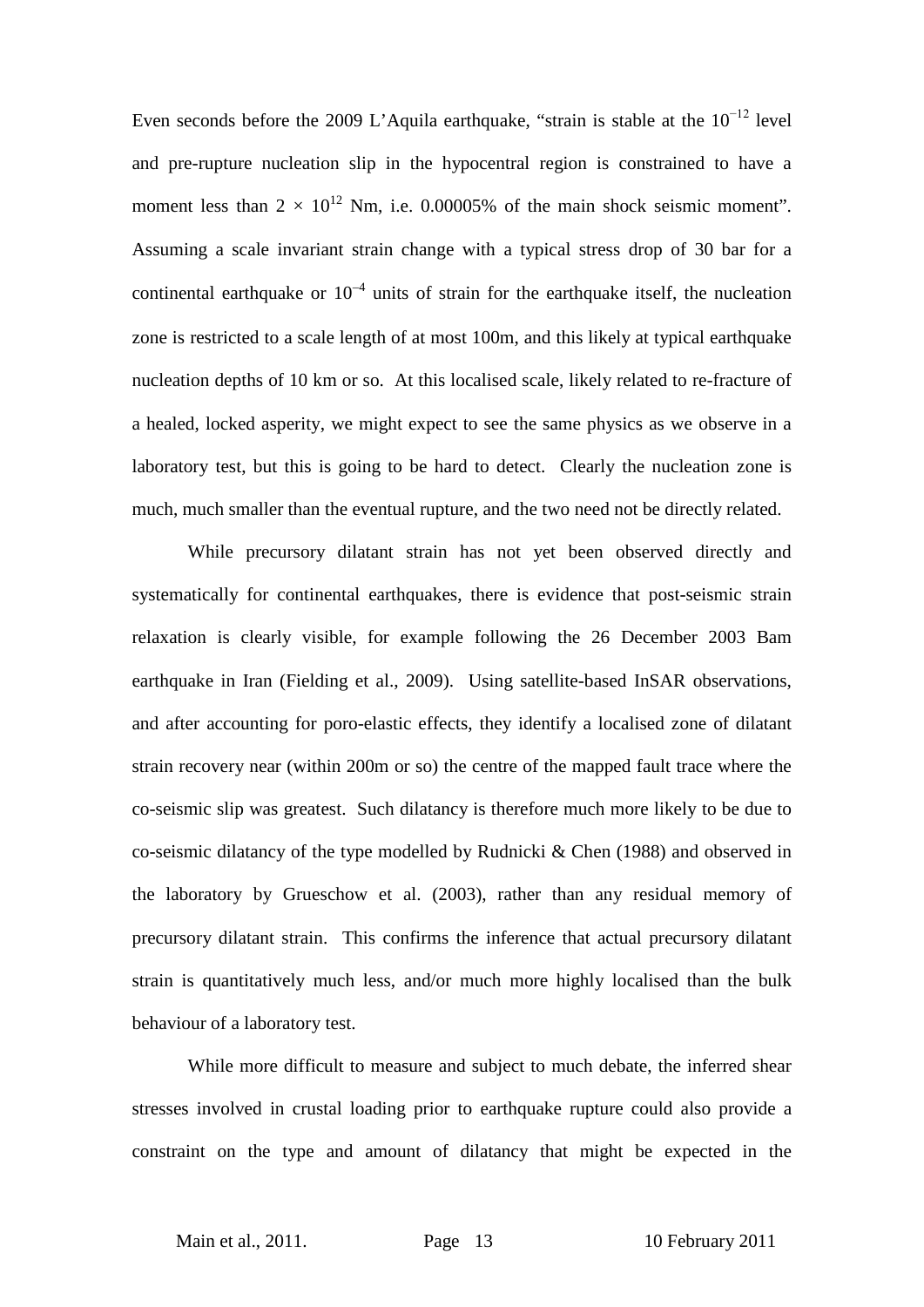seismogenic crust (e.g. Brune & Thatcher, 2003). One view holds that the ambient effective differential stresses are low, on the order of 100 bars or less, implying almost total stress relaxation during rupture. Another holds that shear stresses are high, on the order of 1 kbar or more, comparable to those where dilatancy is seen in crystalline rocks in the laboratory. The absence of a clear dilatancy signal from microcracking around seismogenic faults is consistent with relatively low-stress (shear stress < 100 bar) rupturing on existing, relatively weak, structures.

In summary direct observation of dilatant strain implies that the dilatancydiffusion process does apply well, and on a large scale, to the co-seismic and postseismic phases, and may apply to earthquake nucleation on a very small scale up to a few hundred m. This geodetic constraint is supported by recent seismic evidence (Bouchon et al., 2011) of an accelerating signal concentrated on a very localised zone, identified by cross-correlation techniques prior to the 1999  $M_{\rm w}$  7.6 Izmit (Turkey) earthquake. The signal consisted of a succession of small foreshocks in the form of repetitive seismic bursts, accelerating with time in the 2 minutes preceding the event, and increased low-frequency seismic noise in the 44 minutes preceding the event. Any one of these foreshocks is located within 20 m or less from the majority of the other events, comparable to the size of the largest events (25m). These results confirm a very short duration, very localised, but nevertheless detectable nucleation phase for this event. Modern techniques of data assimilation applied to continuously-recorded broadband seismic data will be required to confirm the generality or otherwise of this intriguing observation.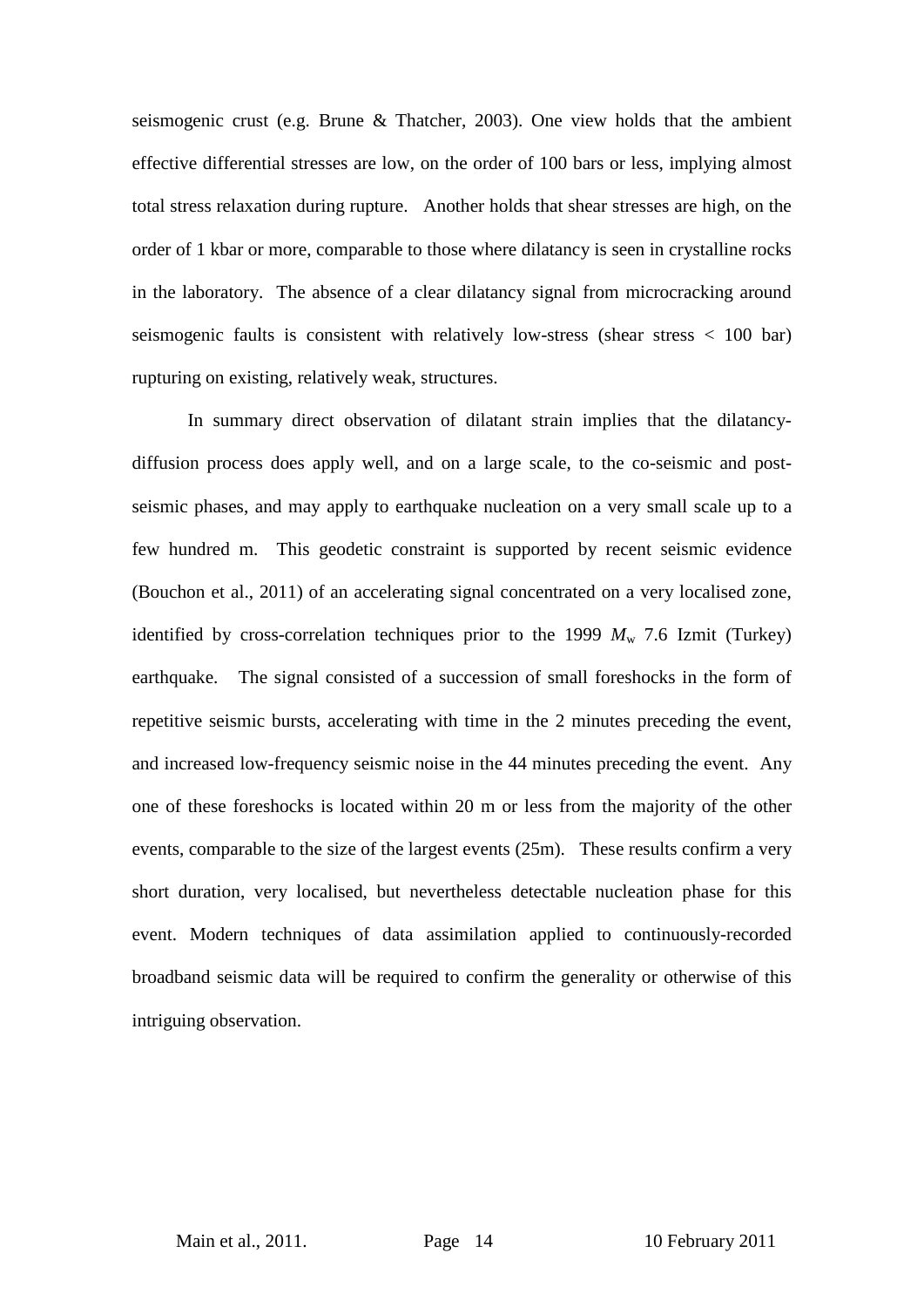#### **Up-scaling of a complex system in space and time**

Ultimately the reason for the failure of the dilatancy-diffusion hypothesis to scale simply to crustal processes is due to the complexity and non-linearity of the processes, and large differences in space and time between the laboratory and the field case. We address these issues separately below.

#### *(a) Complexity and predictability*

In a laboratory test such as illustrated in Fig 2 the sample is initially chosen for its uniformity, and loaded first by increasing the isotropic stress (axial stress and confining pressure) to a given level, and then by increasing the axial stress alone at a constant strain rate to change the differential stress from zero. In this sense the sample is loaded from a very sub-critical state (zero differential stress) to a more critical (high-stress) state near the dynamic failure time. However, in the Earth the spatial structure is highly heterogeneous, and the tectonic stress maintains the system perpetually in a state much nearer its critical value than the starting conditions of such laboratory tests, making the system much more sensitive to small stress perturbations. Amongst other drivers, such complexity has led to a completely alternative view on earthquake mechanics proposed by Bak et al. (1987), who postulated that earthquakes occurred in a state of selforganised criticality. This hypothesis neatly explained much of the phenomenology of earthquakes, including the Gutenberg-Richter law, the scale-invariant distribution of faults, the relatively low and constant stress drop, the ease with which small natural and man-made stress perturbations can induce earthquakes, and the long-term stationarity inferred for seismic hazard calculation (Main, 1995, 1996). Unfortunately this came at the expense of degraded predictability – the size of an event in a near-critical system is determined by small details of the avalanche-like response, so that event size would be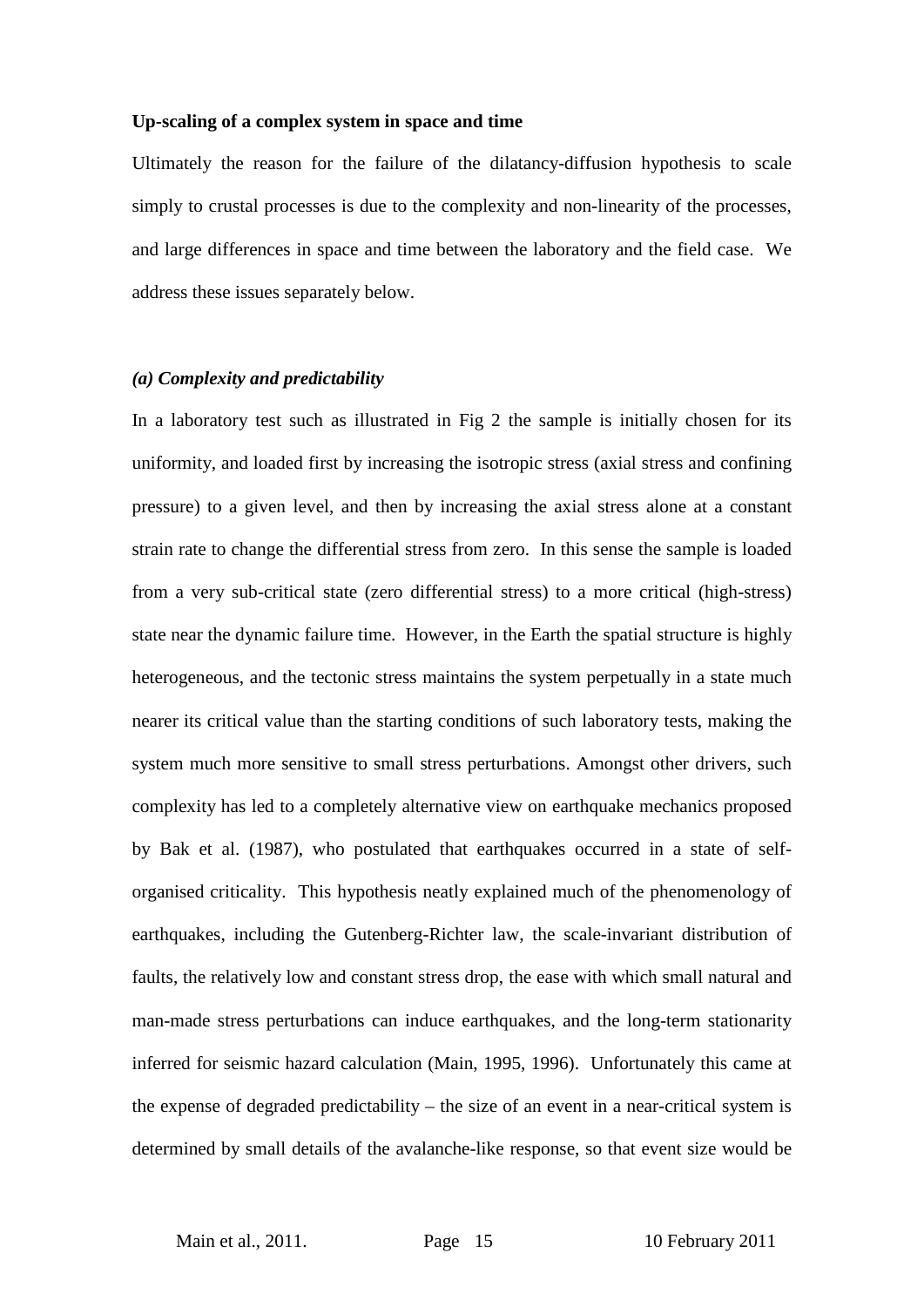primarily determined during, and not before, the event (Main, 1995). This is consistent with the small size of the nucleation patch inferred by Amoruso and Crescentini (2010) and Bouchon et al. (2011) described above. These inferences and observations are all consistent with the relatively low correlation between magnitudes estimated from the early part of the seismogram and the eventual magnitude of the earthquake used in earthquake 'early-warning' systems, including the recent Mw 9.0 tsunamogenic earthquake in northeastern Japan (Cyranoski, 2011). The notion of self-organised criticality, or near-criticality, implies that any hope for deterministic prediction of earthquakes is remote (Main, 1997). Nevertheless the finite (albeit small) stress drop of earthquakes implies a slightly sub-critical system, where a small but finite degree of forecasting power might be expected, albeit of a probabilistic nature (see Nature website debate at http://www.nature.com/nature/debates/earthquake/equake\_frameset.html and a discussion on the role of dissipation on maintaining a near-but-subcritical state in Main & Naylor, 2008).

Such self-organised 'near but strictly *sub'*-criticality is also consistent with recent data from earthquake repeat times in palaeoseismic data from the San Andreas fault (Scharer et al., 2010), which show to first order the temporally random recurrence of a purely critical system, but a second-order quasi-periodic component to the stress renewal process expected from a system with finite stress drop. Any probability gain due to this effect is therefore extremely subtle. In retrospective mode quasi-periodic renewal models have been suggested to provide a factor 2-5 probability gain over a temporally random process (Imoto, 2004), but this is likely to be an upper bound to a true prospective forecasting scenario. This marginal probability gain has led to its effectiveness as an operational tool being questioned both in California (Chui, 2009) and in Japan (Geller, 2011).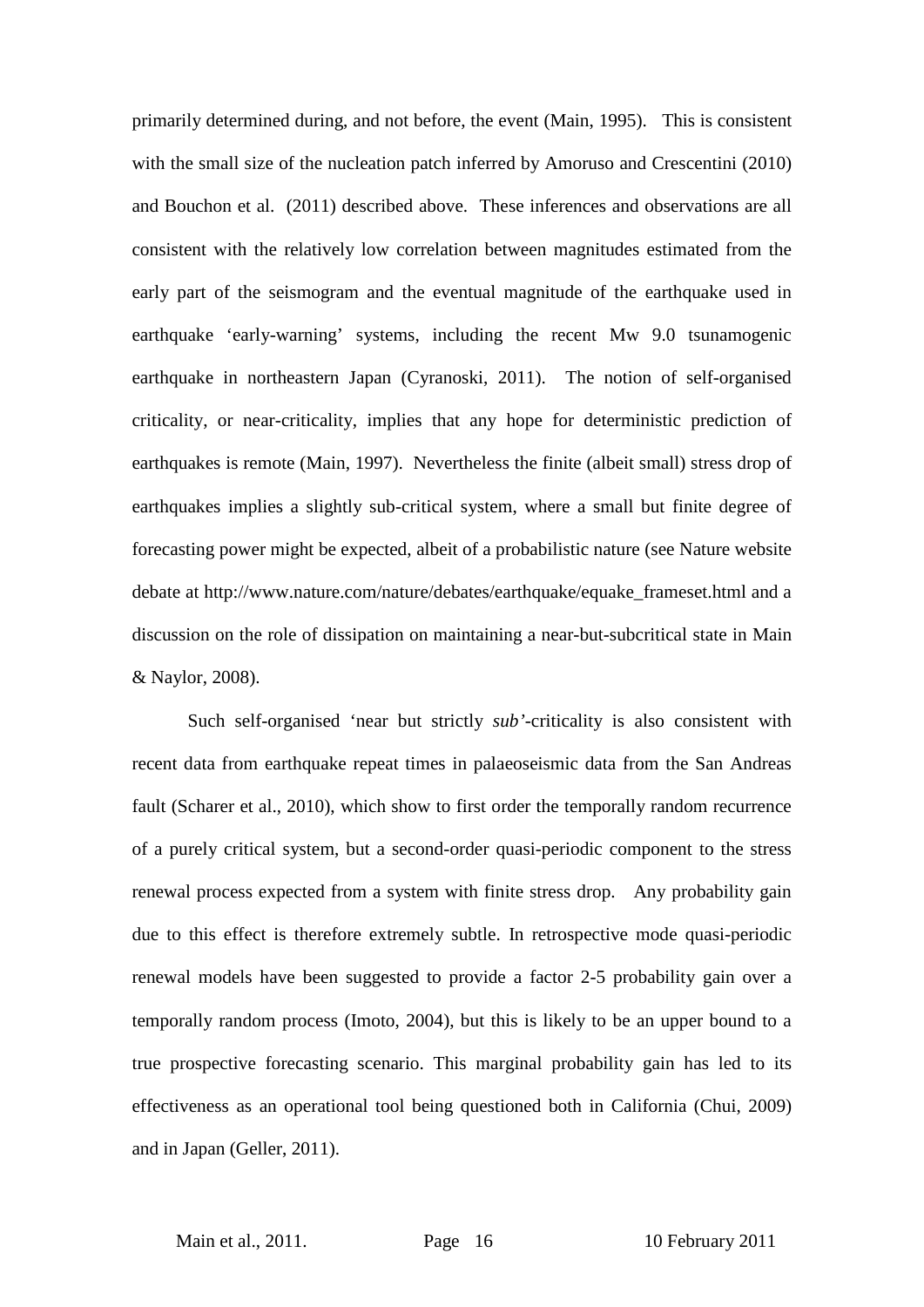Much higher probability gains (over background) are possible with space-time clustering associated with earthquake triggering in a system operating near its critical point. For example the long-term background seismic risk (of more than 100 fatalities) in the L'Aquila area is on the order of  $10^{-6}$  per day (van Stiphout et al., 2010). From the clustering properties of swarm activity preceding the 2009 *M* 6.3 L'Aquila earthquake, they estimated this probability was increased by a factor 30 or so prior to the mainshock. To put these numbers into perspective, the typical estimated probability of dying in an earthquake for an individual person in the next 24 hour was temporarily elevated to  $10^{-9}$ , whereas the average probability of dying in a car accident in Italy in any 24 hours period is  $2.7*10^{-9}$ . Taking this a step further van Stiphout et al. (2010) developed a quantitative cost-benefit analysis to demonstrate that the negative consequences of an evacuation (integrated over all such swarms, including the many false alarms, and funds diverted from other potential life-saving activities) outweighed the positive benefits. Dealing with such high probability gain, but still low-probability forecasts, remains a generic subject of research at the interface between the natural and social sciences (http://www.protezionecivile.it/cms/attach/ex\_sum\_finale\_eng1.pdf)

#### **(b) Scaling in space**

Like resistivity, hydraulic diffusivity (or the related permeability) spans a huge number of scale ranges. For example Fig 6(a) shows calculations of the flow velocity, in a real fracture network mapped in detail at the surface where the fractures are 1 mm wide (Geiger & Emmanuel, 2010). These range from  $10^{-16}$  m s<sup>-1</sup> to  $10^{-4}$  m s<sup>-1</sup>. A reservoir engineer must then estimate a representative single permeability from a block of this size - shown in Fig 6(b) - typically comprising a horizontal resolution of approximately 100 m and a vertical one of approximately 10m.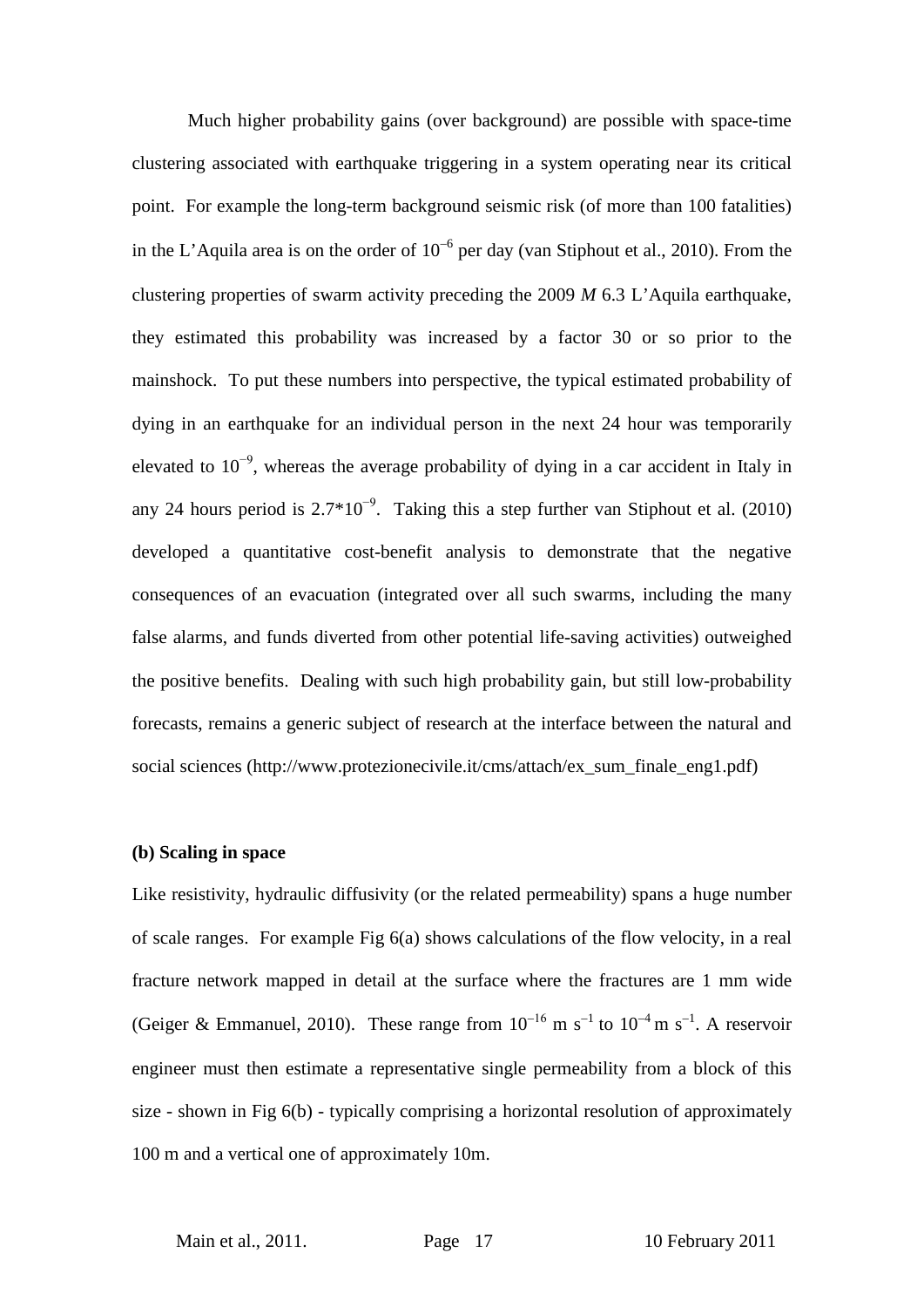Because it is computationally not feasible to perform reservoir simulations at the resolution of individual fractures and/or sedimentary layers, major research efforts have been dedicated to develop best practices for computing effective coarse-scale permeabilities that preserve the average fine-scale flow behaviour through individual sedimentary beds (c.f. Christie 1996, 2001; Renard and de Marsily, 1997). Common analytical methods in reservoir engineering include arithmetic permeability averaging (for flow parallel to layering), harmonic permeability averaging (for flow perpendicular to layering), and geometric permeability averaging (for flow in randomly correlated permeability fields). Flow-based permeability averaging can be used to compute the effective permeability of more complex geological structures. Here, a steady state pressure field is computed for a sub-section of the reservoir model using the fine-scale permeability field and known boundary conditions to obtain the total volumetric flux through the model. Using the total flux through the model and the known boundary conditions, the average permeability can be computed straightforwardly from Darcy's law although the final value will be sensitive to the applied boundary condition (e.g., no-flow vs. leaky boundaries parallel to the main flow direction). It has become increasingly common to estimate the error introduced by upscaling a priori by computing a measure for heterogeneity (usually containing permeability, porosity, and flow rate) in all sedimentary layers comprising the geological model and comparing it on a layer-by-layer basis (King et al., 2006). This allows the reservoir engineer to generate optimised simulation grids that non-uniformly group different geological layers of similar heterogeneity while preserving others that have a major impact on flow; coarsening the detailed geological model uniformly, for example by grouping every ten vertical layers of the geological model into one single layer for the flow simulation model, provides little control on the upscaling error. Other methods to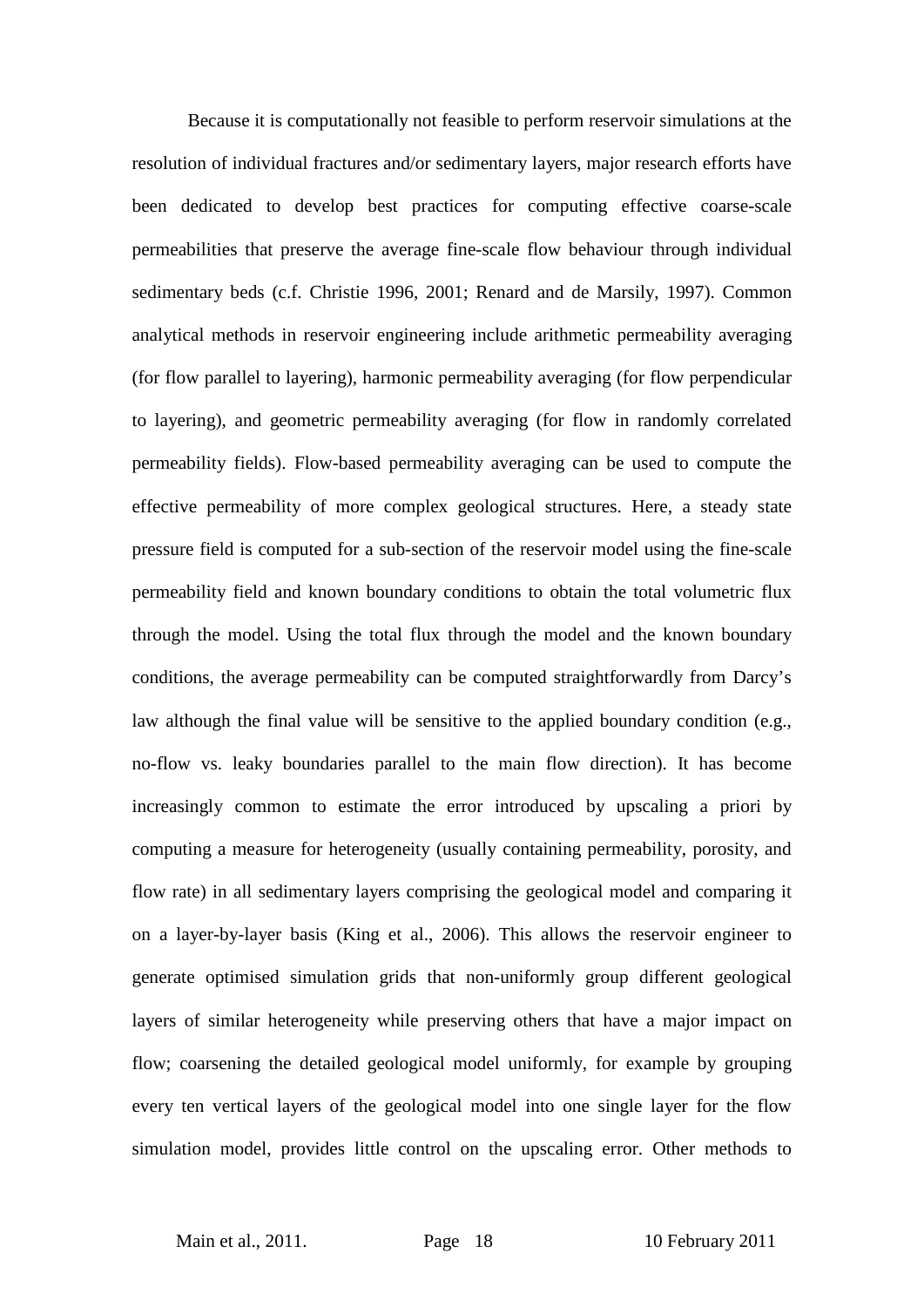validate the quality of upscaling include streamline comparisons between the original fine-scale geological model and coarse-scale flow simulation model (Samier et al., 2002). Hence, the common view among reservoir engineers is that sedimentary heterogeneities in clastic rocks can be upscaled reliably and classical benchmark studies such as the  $10<sup>th</sup>$  SPE Comparative Solution Project (Christie and Blunt, 2001) appear to confirm this view: here it has been demonstrated that a fine-scale geological model of a fluvial North Sea reservoir containing over  $10<sup>6</sup>$  cells can be simulated equally well with a wide range of upscaled flow models containing between  $7x10^4$  and  $10^3$  cells. It needs to be pointed out that the upscaled flow models used vastly different upscaling methods and different simulators, which allowed to fine-tune an upscaled flow model for a certain simulator; if on the other hand different upscaling methods and simulators are applied to a flow model with fixed number of grid cells, then results varied significantly.

However, upscaling remains a fundamental problem if fractures are present in the reservoir and pose the philosophical question: can something as inherently discrete as the fracture network of Fig 6(a), which is embedded in a permeable rock matrix, be described by a 'representative elemental volume' that can be modelled by a continuum theory with averaged parameters such as fluid pressure diffusion such that all relevant time- and length scales, spanning several orders of magnitude, are retained? Formally the answer is no – the correlation length of the fractures is much larger than the block size, and may even approach crustal scales, based on evidence from borehole logs (Dolan et al., 1998; Berkowitz 2002). Still, for practical purposes, fracture networks are upscaled in reservoir simulations using the so-called Oda's method, which attempts to compute an effective permeability tensor of the fracture network based on the aperture and connectivity of the individual fractures (Dershowitz et al., 2000). The effective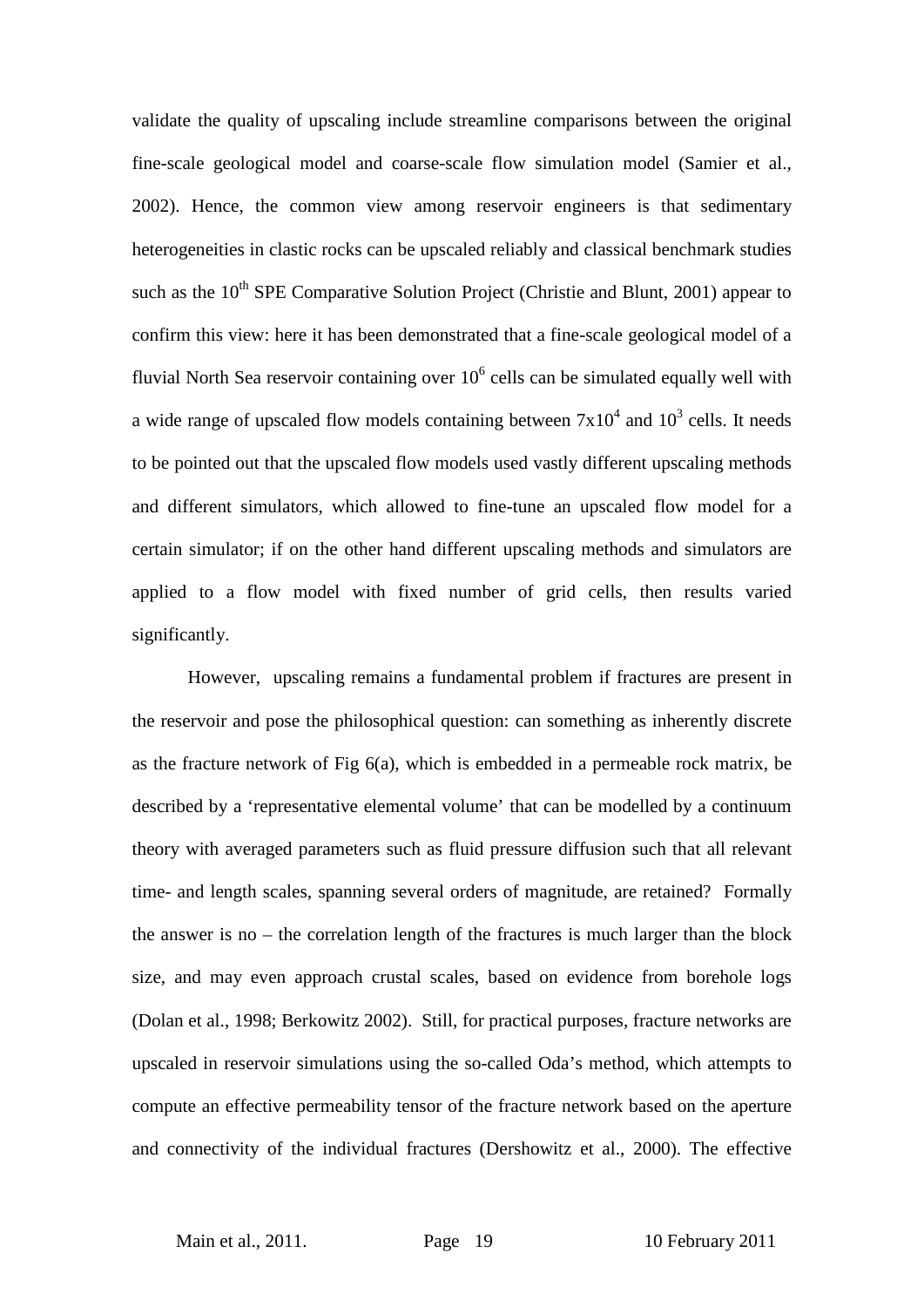fracture permeability is then employed in a dual-porosity simulation, which assumes that the fractures comprise the flowing domain of the porous media while the rock matrix is stagnant and provides the fluid storage (c.f. Warren and Root, 1963). Fluid exchange between fracture and matrix is modelled using a transfer function, which attempts to account for the physics of the fracture-matrix fluid transfer and the geometry of the fracture network. The dual-porosity approach can be extended to simulate geomechanical effects where changes in fracture permeability and matrix porosity are computed individually (Bagheri and Settari, 2008). Yet, defining the appropriate scale, i.e. grid cell size in the flow simulation model, to compute the effective fracture permeability tensor remains a major challenge because it must preserve the connectivity and permeability of the original fracture network, which evolves if the fractured porous media is deforming; hence Dershowitz et al. (2002) concluded that "if there is no grid cell scale that can reproduce the connectivity of the [discrete fracture network], [dual porosity] continuum simulation results, will need to be treated with caution".

The 'up-scaling' problem is exacerbated by the fact that the detailed information from the total geological exposure of a fracture system observed at the earth's surface and modelled in Fig 6(a) is not available, and an initial estimate of bulk permeability must be made from very limited and quasi-1D data available from core samples and logs in well-bores. As a result the up-scaled permeability estimate for a reservoir block in Fig 6(b) is often obtained empirically, by combining the qualitative geological and structural interpretation of the reservoir with quantitative geo-statistical simulation of the flow field (i.e., permeability and porosity fields), conditioned to the sparse field data (e.g., Strebelle, 2002), and finally calibrated to the observed flow rates by complex history matching algorithms (e.g., Oliver & Chen, 2011). Practically such models are used by engineers to manage the hydrocarbon field by changing fluid injection or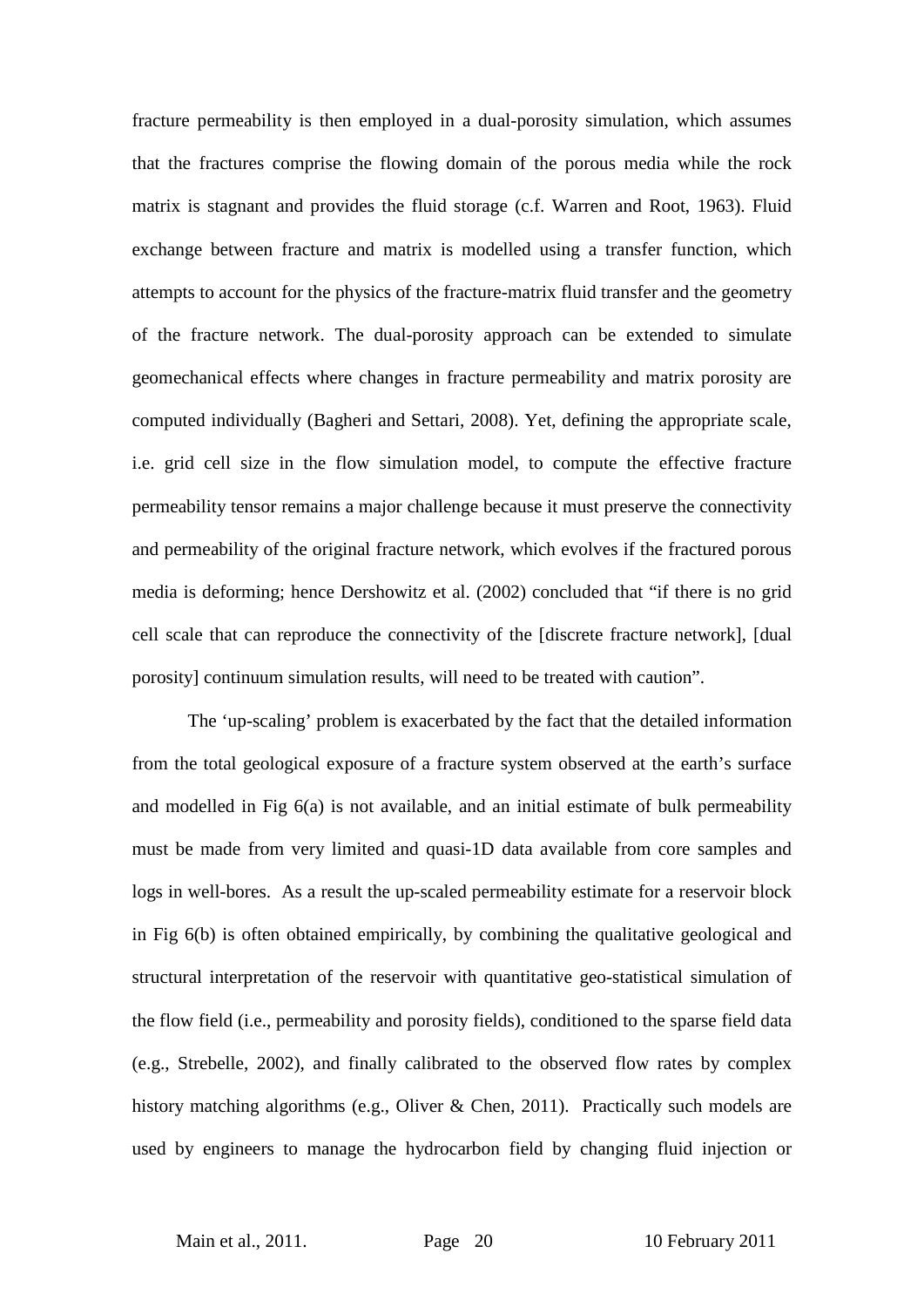production rates, and shutting in or drilling new wells. Interestingly reservoir engineers are also beginning to realise that history matching is insufficient – and moving towards predictive tests (e.g., Christie et al., 2006; Heffer et al., 2010).

#### **(c) Scaling in time**

Earthquakes occur at strain rates that are several orders of magnitude lower than those achievable in the laboratory. A typical laboratory test at constant strain rate loading is on the order of  $10^{-5}$ s<sup>-1</sup>, and a very slow 'creep' test (loaded at constant stress) may take a few weeks or months, slowing the strain rate down to  $10^{-8}s^{-1}$  or so. In contrast earthquake strain rates in continental zones occur under regional strain rates on the order of  $10^{-15}$ s<sup>-1</sup> (Jackson & McKenzie, 1988) though locally these can be higher  $(10^{-12})$  $s^{-1}$ ; Sibson, 1982). It is therefore quite possible that different physical, and physicochemical, processes may actually be involved across these enormous scale ranges.

To illustrate this Figure 7 shows recent results (Ojala et al., 2004) from a suite of experiments at different strain rates aimed at determining the process of acceleration to failure due to the mechanism of stress corrosion associated with dissolution of silica in a sandstone sample (Ojala et al., 2003). In the quasi-static phase the acoustic emission event rate shows a systematic acceleration to failure of the near-asymptotic form  $a=a_0(t_m+c-t/t_m)^{-p}$ , where  $t_m$  is the mainshock (dynamic failure) time, *p*' is a positive exponent and *c* is a characteristic time that keeps the event rate finite at the main event time. This form is consistent with the predictions from accelerated stress corrosion cracking (Main, 1999; 2000), where  $p' = 1 - 2/(n-2)$  for event rate (assuming event rate is proportional to crack growth rate) and the stress corrosion index *n* is defined by the empirical observation that the velocity of subcritical crack growth scales as the *n*'th power of the stress intensity (Charles' law: Meredith & Atkinson, 1983). Figure 7

Main et al., 2011. **Page 21** 10 February 2011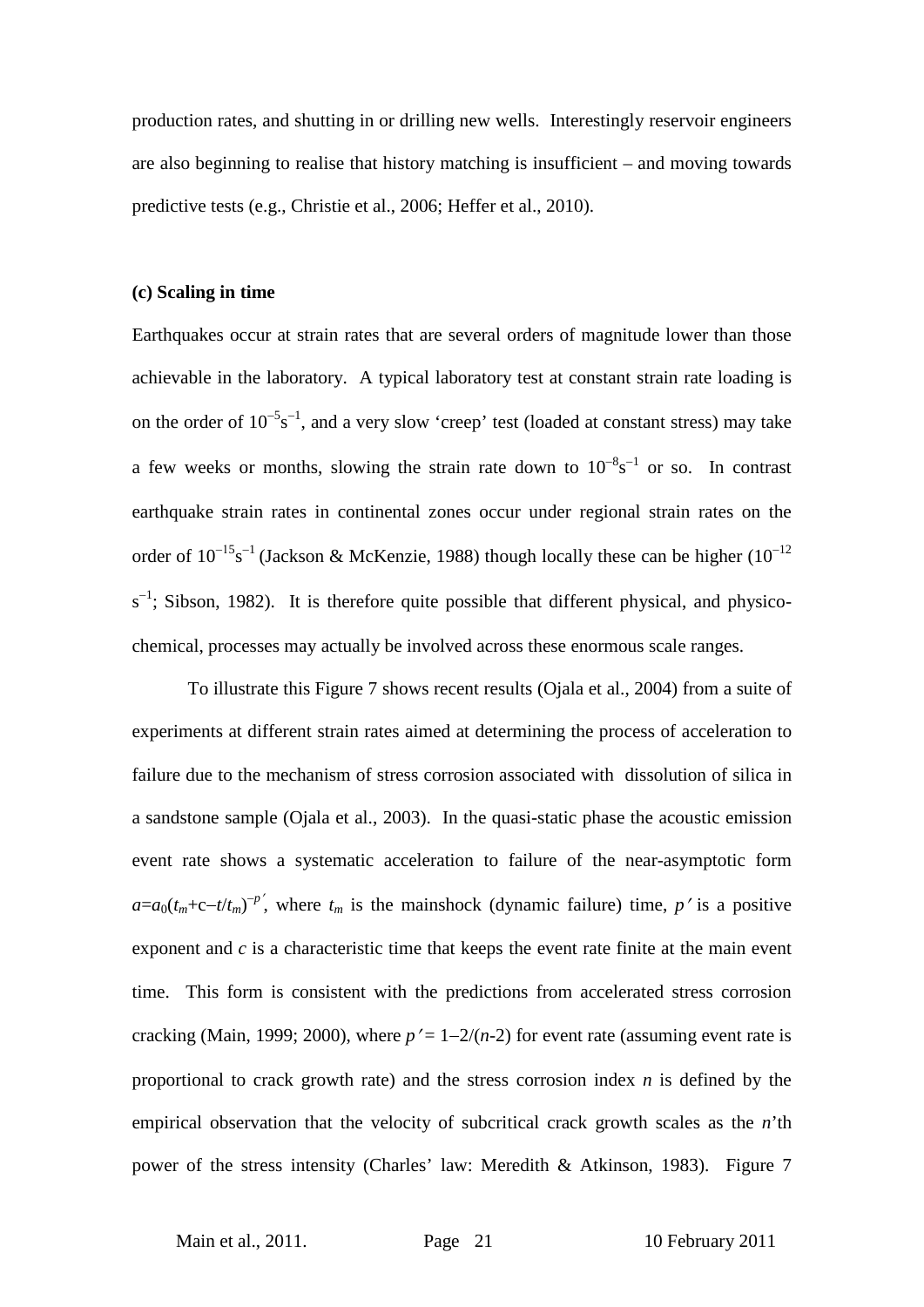shows that the absolute time for a warning that an acceleration has started (in real time) decreases systematically as the strain rate decreases, from a few minutes at a strain rate of  $10^{-5}$  s<sup>-1</sup> to a few tens of seconds at  $10^{-8}$  s<sup>-1</sup>. This may be due to variations in the ratelimiting step for the process (e.g. the diminishing effect of the slow transport rate of reactive fluid to the fresh crack tip, Atkinson, 1987). The net effect is that the system becomes more non-linear, with a shorter detectable precursor duration, and overall less predictable in real time, as the strain rate decreases. This non-linearity in the normalised event rate occurs because more acoustic events are concentrated later in the loading history – the absolute number of events remains relatively insensitive to strain rate (Ojala et al., 2004).

Fujii et al. (1998) provide a more direct clue as to the diminishing role of dilatant strain at slower strain rates. By carrying out constant strain rate loading experiments between  $10^{-8}$  s<sup>-1</sup> and  $10^{-3}$  s<sup>-1</sup> on Kimachi sandstone (their fig. 13), Inada granite and Noboribetsu tuff (their fig. 15), they showed a systematic decrease in the critical tensile strain (most strongly associated with dilatancy) with lower strain rate. For example the tensile strain decreases in Inada granite from 0.075% to 0.060% between  $10^{-4}$  s<sup>-1</sup> and  $10^{-8}$  s<sup>-1</sup> respectively, albeit with a large uncertainty due to sample variability of 0.5%. This is consistent with the much lower dilatant volumes that can be inferred from Amoruso and Crescentini's (2010) results in that single example.

In summary the signals from dilatant strain associated with with microcracking diminish systematically as the strain rate diminishes, even under laboratory conditions. Likewise the inferred much lower ratio of dilatancy (volumetric strain) rate to volumetric fluid flow rate at the very low strain rates applicable in the Earth is also likely to reduce the dilatancy hardening effect invoked to explain the duration of earthquake precursors. Both processes may contribute significantly to the lack of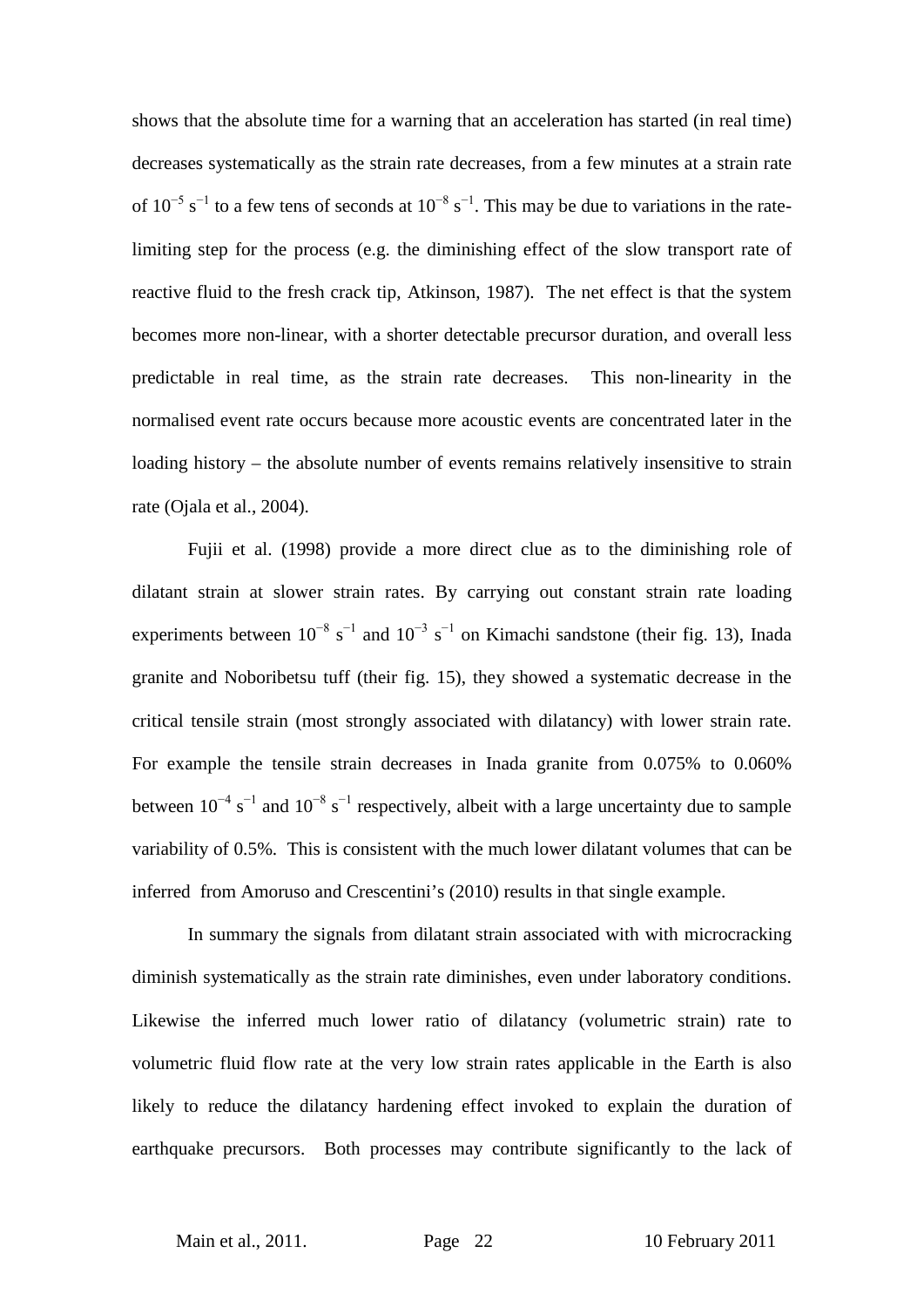scaling of the dilatancy-diffusion process from the laboratory to the field case, with associated degradation of predictability.

#### **Conclusion**

The dilatancy-diffusion hypothesis as originally proposed failed for several reasons, largely associated with the validity of the assumptions on which it was based. Primarily the anecdotal data used as evidence of geophysical precursors similar to those observed in the laboratory has not stood up to subsequent more rigorous testing: systematic precursors remain elusive, and the community has now moved on to true prospective testing of earthquake forecasting, specifically in order to avoid the retrospective selection bias inherent in previous literature. The hypothesis assumed a linear scaling (after renormalisation of the parameters) of the physics from tests of small uniform lab tests with well-defined boundaries, loaded from zero to critical shear stress intensities, whereas the Earth is much more complex, has no such clear boundaries, and is maintained by plate tectonics in a near-critical effective stress state with relatively small stress fluctuations between events and a strong sensitivity to even smaller stress perturbations. Nevertheless quasi-periodic stress 'renewal' models can provide a statistically-significant, though small in absolute terms, probability gain over a purely random process.

The concept of a large-scale 'preparation zone', indicating the likely magnitude of a future event, remains as ethereal as the ether that went undetected in the Michaelson-Morley experiment. There appears to be little correlation even of aspects of the early part of rupture with the eventual magnitude of an event, consistent with the complexity and the critical or domino-like cascade or the rupture process. In contrast, recent geodetic and seismic data reveal in some cases the existence of a small but finite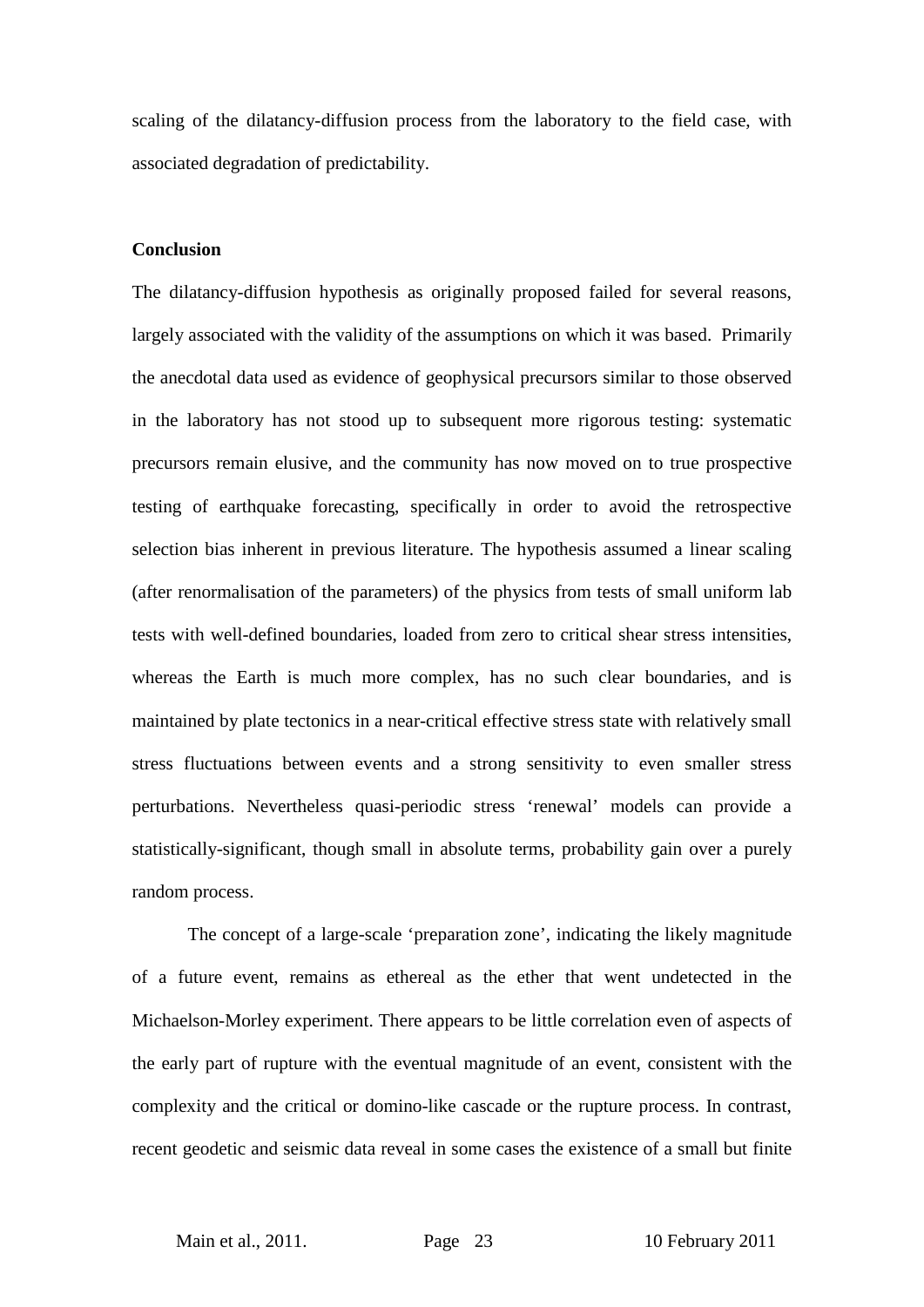nucleation zone of around a few hundred m at earthquake nucleation depths. Perhaps the basic features of precursory dilatancy and diffusion do occur locally on this scale, but are essentially impractical to detect reliably.

A significant upscaling exercise in space and time is needed to account for the multi-scale physics involved in extrapolating from laboratory tests to crustal scales, involving large scale computational simulation to handle the several orders of magnitude differences in spatial and temporal scales. New laboratory tests at very slow strain rates are needed to bridge the gap to natural ones, and to explore of the effect of the ratio of volumetric strain rate to volumetric fluid flow rate on the coupled behaviour in the precursory phase.

Finally the hypothesis is not a complete failure: coupled dilatancy-diffusion processes remain a prime candidate for coseismic and post-seismic processes localised on or near the fault rupture plane and validated by geodetic and geological observation, and perhaps for localised nucleation processes inferred or constrained by geodetic or seismic data. These are interesting topics for study, irrespective of their implications for earthquake forecasting.

#### **Acknowledgements**

During the writing of this paper Ian Main was funded by a Royal Society of Edinburgh Research Fellowship, Andrew Bell by NERC grant NE/H02297X/1, and Sarah Touati by an EPSRC studentship. We are grateful to two anonymous reviewers for their constructive and insightful comments on a previous manuscript.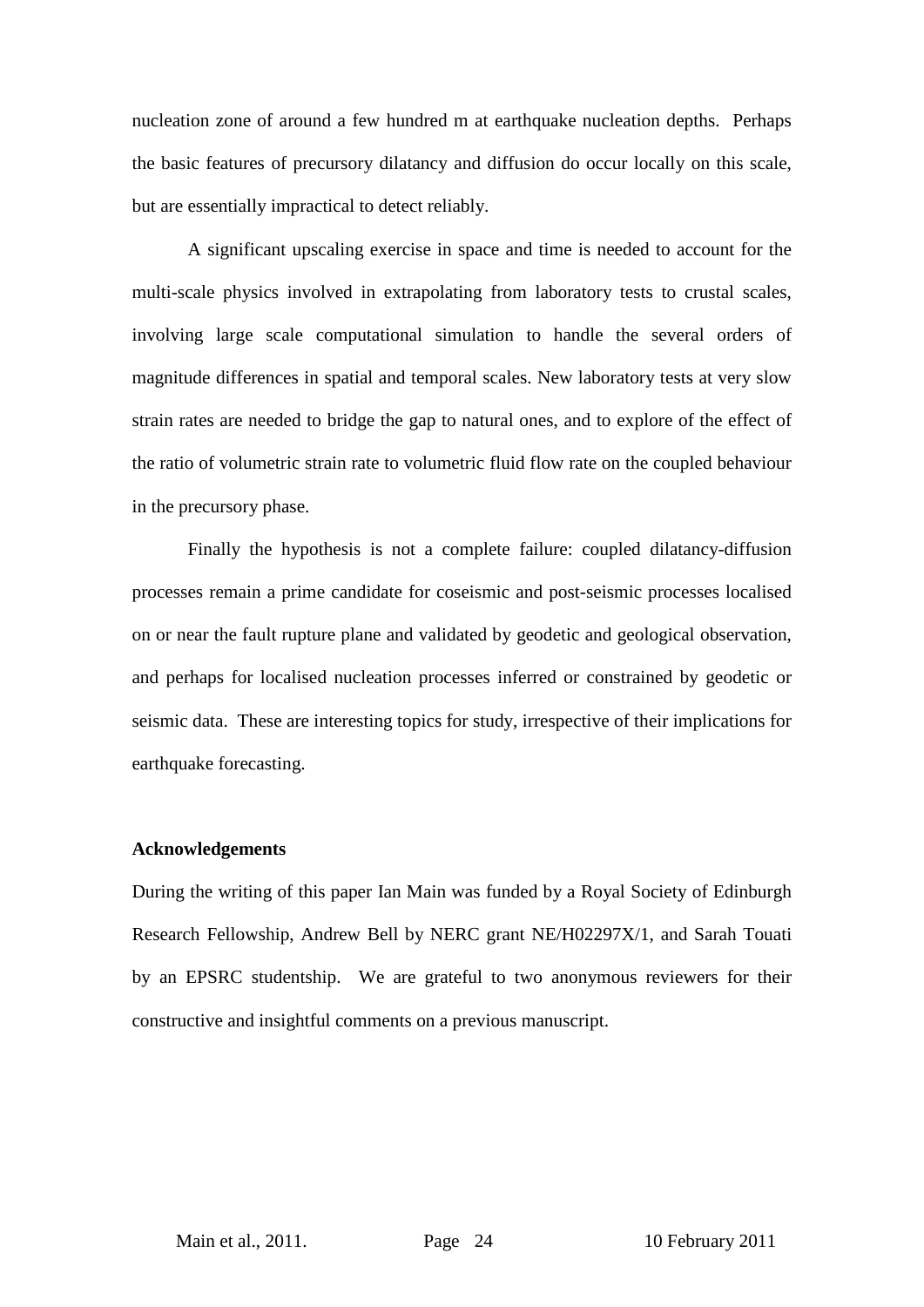#### **References**

- Abercrombie R.E. & J. Mori 1996. Occurrence patterns of foreshocks to large earthquakes in the western United States, Nature 381, 303-307.
- Amoruso A. & Crescentini L., 2010. Limits on earthquake nucleation and other preseismic phenomena from continuous strain in the near field of the 2009 L'Aquila earthquake, Geophysical Research Letters, 37, L10307.
- Anderson, E.M. 1905. The dynamics of faulting. Trans. Edin. Geol. Soc. 8, 387-402.
- Anderson, E.M. 1942. The dynamics of faulting, Oliver & Boyd, Edinburgh.
- Atkinson, B.K., 1987. Fracture mechanics of rock, B.K. Atkinson (ed.), Academic press, London, 1-23.
- Bagheri, M. & A. Settari, 2008. Modeling of geomechanics in naturally fractured reservoirs. SPE Reservoir Evaluation and Engineering, 11(1), 108-118.
- Bak, P. & C. Tang, 1989. Earthquakes as a self-organized critical phenomenon, J. Geophys. Res., 94, 15,635-15,637.
- Bakun, W.H. et al., 2005. Implications for prediction and hazard assessment from the 2004 Parkfield earthquake, Nature 437, 969-974.
- Berkowitz, B., 2002. Characterizing flow and transport in fractured geological media: A review. Advances in Water Resources, 25, 861-884.
- Bonnet, E., O. Bour, N.E. Odling, P. Davy, I. Main, P. Cowie & B. Berkowitz, 2001. Scaling of fracture systems in geological media, Rev. Geophys. 39, 347-383.
- Bouchon, M., H. Karabulut, M. Aktar, S. Özalaybey, J. Schmittbuhl & M.-P. Bouin, 2011. Extended Nucleation of the 1999 Mw 7.6 Izmit Earthquake, Science, 331, 877-880.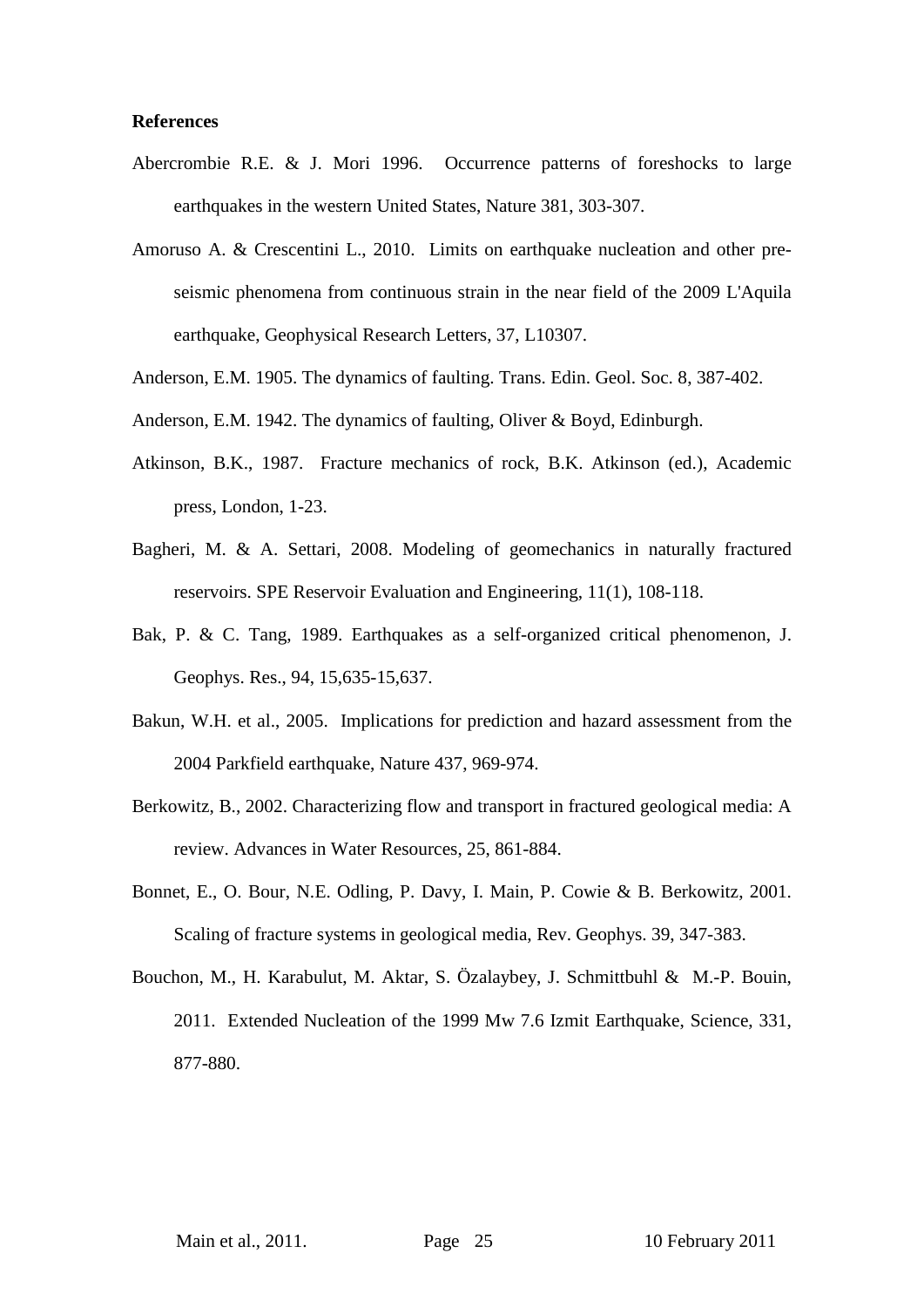- Brune, J.N. & W. Thatcher, 2003. Strength and energetics of active fault zones, International Handbook of Earthquake and Engineering Seismology, Academic Press, v. 81A, pp. 569-588).
- Christie, M.A., 1996. Upscaling for reservoir simulation. Journal of Petroleum Technology. November, 1004-1010.
- Christie, M.A., 2001. Flow in porous media scale up of multiphase flow. Current Opinion in Colloid & Interface Science, 6, 236-241.
- Christie, M.A. & M.J. Blunt, 2001. Tenth SPE comparative solution project: A comparison of upscaling techniques. SPE Reservoir Evaluation and Engineering, 4(4), 308-317.
- Christie, M.A., V. Demyanov & D. Erbas, 2006. Uncertainty quantification for porous media flows. Journal of Computational Physics, 217, 143-158.
- Chui, G., 2009. Shaking up earthquake theory, Nature 461, 870-872.
- Crampin, S., Evans, R. & B.K. Atkinson, 1984. Earthquake prediction: a new physical basis, Geophys. J. R. Astron. Soc. 76, 147-156.
- Crane R. & D. Sornette, 2008. Robust dynamic classes revealed by measuring the response function of a social system, Proceedings of the National Academy of sciences of the USA, 105, 41, 15649-15653.
- Crawford, B.R., B.G.D. Smart, I.G. Main & F. Liakopoulou-Morris (1995). Strength characteristics and shear acoustic anisotropy of rock core subjected to true triaxial compression, *Int. J. Rock Mech. Min. Sci*. 32, 189-200.
- Cyranoski, D., 2011. Japan faces up to failure of its earthquake preparations, Nature 471, 556-557.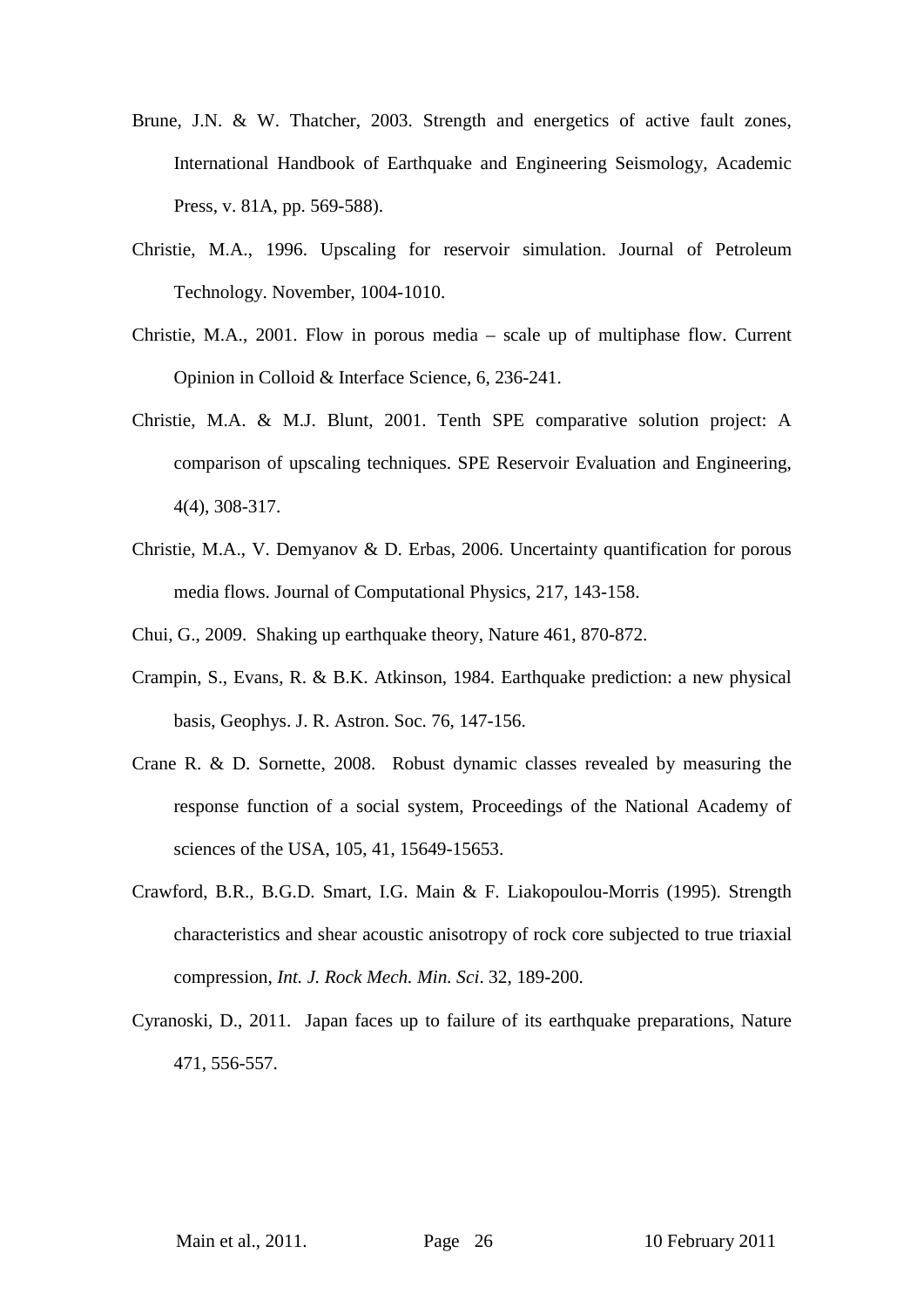- Dershowitz, B., P. LaPointe, T. Eiben & L. Wei, 2000. Integration of discrete fracture network methods with conventional simulator approaches. SPE Reservoir Evaluation and Engineering, 3(2), 165-170.
- Dolan, S.S., C.J. Bean & B. Riollet, 1998. The broad-band fractal nature of heterogeneity in the upper crust from petrophysical logs, Geophys. J. Int. 132 489-507.
- Fielding, E.J., P. R. Lundgren, R. Bürgmann, & G. J. Funning, 2009. Shallow fault-zone dilatancy recovery after the 2003 Bam earthquake in Iran, Nature 458, 64-68.
- Frank, D.C.,1965 : On dilatancy in relation to seismic sources. Reviews of Geophysics and Space Physics 3: 485-503.
- Geiger, S. & S. Emmanuel, 2010. Non-fourier thermal transport in fractured geological media. Water Resources Research, 46, W07504.
- Geller, R.J., 2011. Shake-up time for Japanese seismology, Nature, doi:10.1038/nature10105 Comment.
- Grueschow, B., O. Kwon, I.G. Main & J.W. Rudnicki, 2003. Observation and modelling of the suction pump effect during rapid dilatant slip, Geophys. Res. Lett., 30(5), 1226.
- Haimson B. & C. Chang, 2000. A new true triaxial cell for testing mechanical properties of rock, and its use to determine rock strength and deformability of Westerly granite, Int. J. Rock Mech. Min. Sci. 37, 285-296.
- Heap, M. J., P. Baud, P.G. Meredith, A. F. Bell, and I. G. Main, 2009. Time-dependent brittle creep in Darley Dale sandstone, J. Geophys. Res., 114, B07203.
- Heffer, K.J., Greehough, J. & I.G. Main, 2010. The accuracy of production forecasts: conventional models versus a statistical model for short-term predictions allied to reservoir monitoring and characterization, in proc., Petex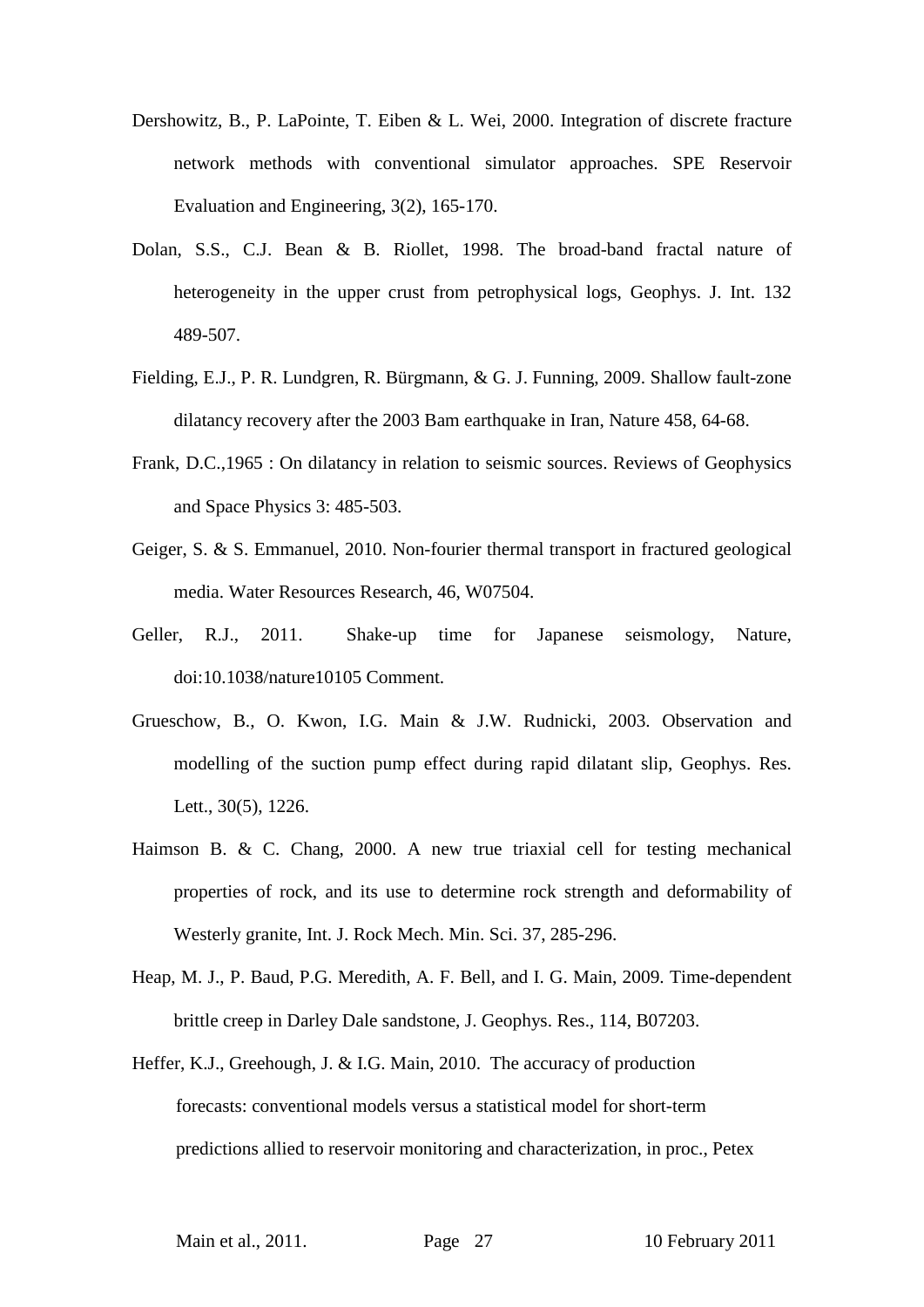2010, London, 23-25 November (extended abstract).

- Holdsworth, R.E., C.A. Butler, A.M. Roberts, 1997. The recognition of reactivation during continental deformation, J. Geol. Soc. 154, 73-78.
- Hough, S., 2009. Predicting the Unpredictable: The Tumultuous Science of Earthquake Prediction, Princeton University Press, 272pp.
- Imoto, M., 2004. Probability gains expected for renewal process models, Earth Planets Space, 56, 563–571.
- Jackson, J. & D. Mckenzie, 1988. The relationship between plate motions and seismic moment tensors, and the rates of active deformation in the Mediterranean and middle-east, Geophys. J. 93 45-73.
- Jordan, T., Y.-T. Chen, P. Gasparini, R. Madariaga, I. Main, W. Marzocchi, G. Papadopoulos, G. Sobolev, K. Yamaoka & J. Zschau, 2011. Operational earthquake Forecasting: State of Knowledge and Guidelines for Utilization, Annals of Geophysics 54, 4, 316-391.
- King, M.J., K.S. Burn, P. Wang, V. Muralidharan, F. Alvarado, X. Ma & A. Datta-Gupta, 2006. Optimal coarsening of 3D reservoir models for flow simulation. SPE Reservoir Evaluation and Engineering, 9(4), 317-334.
- Main, I.G., 1995. Earthquakes as critical phenomena: Implications for probabilistic seismic hazard analysis, Bull. Seismol. Soc. Am. 85, 1299-1308.
- Main, I.G., 1996. Statistical physics, seismogenesis, and seismic hazard, Rev. Geophys. 34, 433-462.
- Main, I.G., 1997. Earthquakes long odds on prediction, Nature 385, 19-20
- Main, I.G., 1999. Applicability of time-to-failure analysis to accelerated strain before earthquakes and volcanic eruptions, Geophys. J. Int. 139, F1-F6.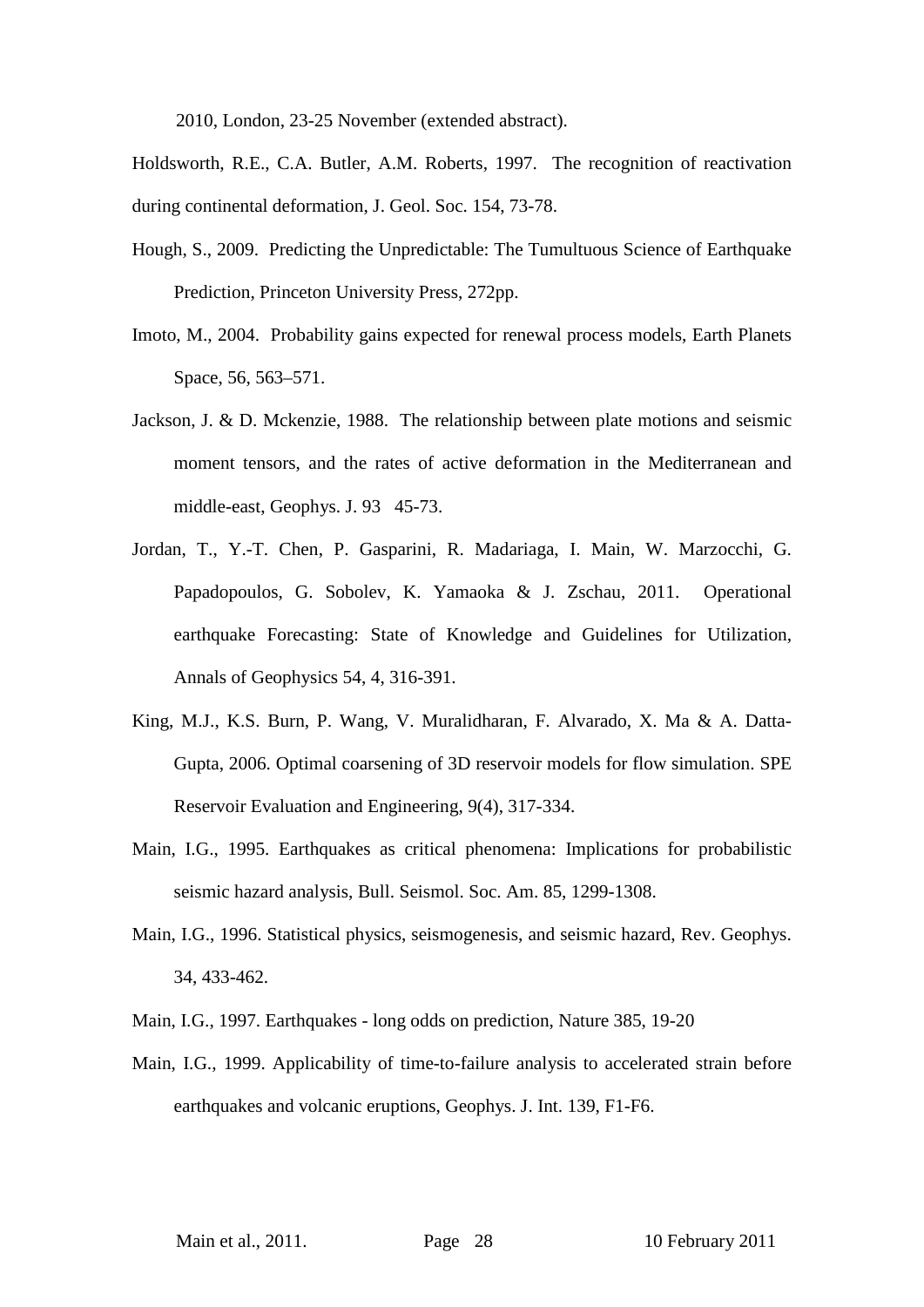- Main, I.G., 2000. A damage mechanics model for power-law creep and earthquake aftershock and foreshock sequences, Geophys. J. Int. 142, 151-161.
- Main, I.G & M. Naylor, 2008. Maximum entropy production and earthquake dynamics, Geophys. Res.Lett. 35, L19311.
- Main, I.G., L. Li, J. McCloskey & M. Naylor, 2008. Effect of the Sumatran megaearthquake on the global magnitude cut off and event rate, Nature Geoscience 1, p142.
- Mair, K., I.G. Main & S.C. Elphick, 2000. Sequential development of deformation bands in the laboratory, J. Struct. Geol. 22, 25-42.
- Mead, W.J., , 1925. The geologic role of dilatancy, J. Geol., 33, 685-698.
- Meredith, P.G. & B.K. Atkinson, 1983. Stress corrosion and acoustic emission during tensile crack propagation in Whin sill dolerite and other basic rocks, Geophys. J. R. Astr. Soc. 75, 1-21.
- Modell W. & R.W. Houde, 1958. Factors influencing clinical evaluation of drugs with special reference to the double-blind technique, *J. American Med. Assoc.*, 167, 2190-2199.
- Mulargia, F., 2001. Retrospective selection bias (or the benefit of hindsight), Geophysical Journal International 146, 489–496.
- Niu, F., P. G. Silver, T. M. Daley, X. Cheng & E. L. Majer, 2008. Preseismic velocity changes observed from active source monitoring at the Parkfield SAFOD drill site, Nature 454, 204-208.
- Nur, A., 1972. Dilatancy, Pore Fluids, and Premonitory Variations of ts/tp Travel Times, Bull. Seism. Soc. Am. 62, 1217-1222.
- Nur, A., 1975. A note on the constitutive law for dilatancy. Pure App Geophys. 113, 197-206).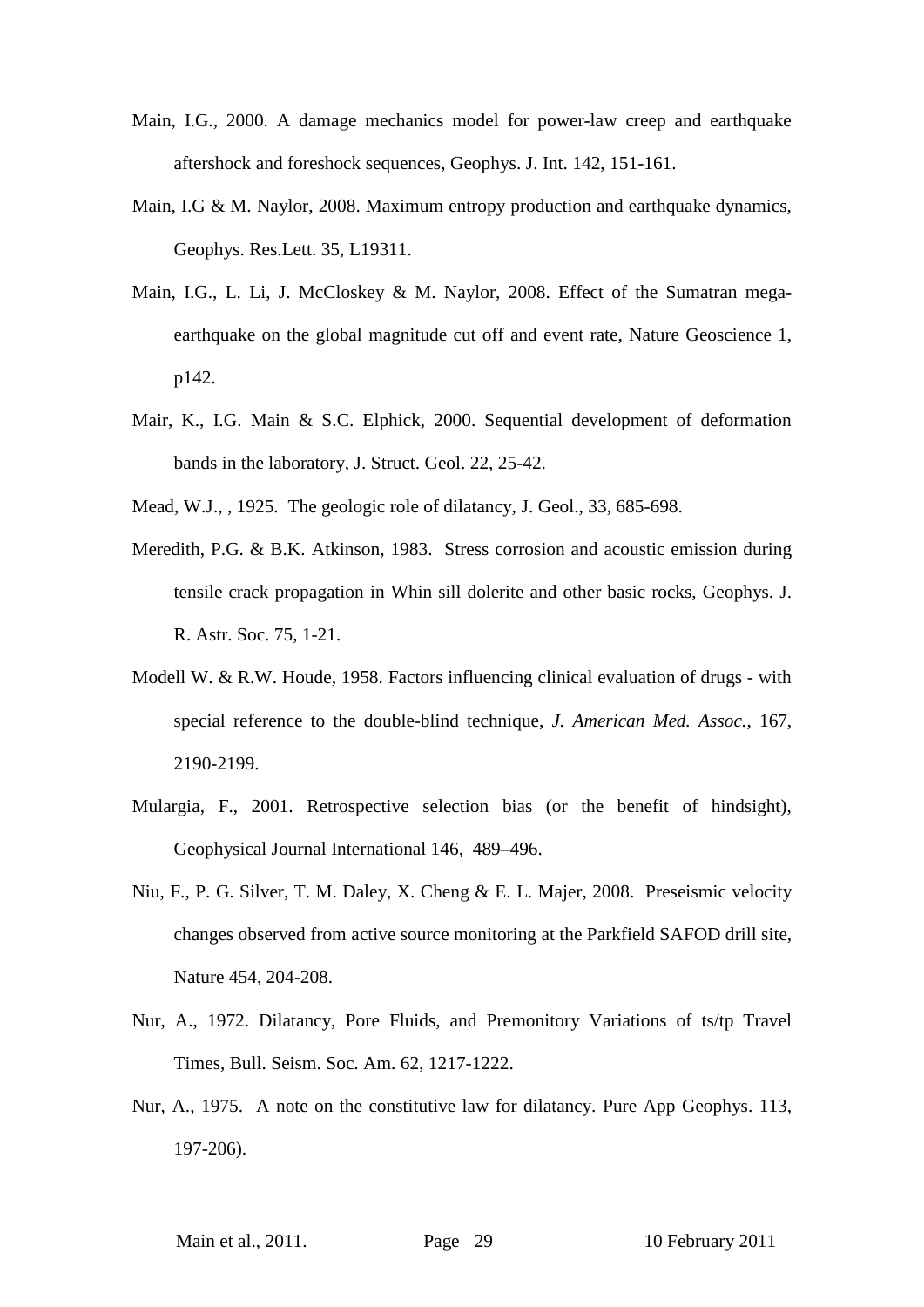- Ojala, I., B.T. Ngwenya, I.G. Main & S.C. Elphick, 2003. Correlation of microseismic and chemical properties of brittle deformation in Locharbriggs sandstone, J. Geophys. Res. 108 (B5), 2268.
- Ojala I O., I. G. Main & B. T. Ngwenya, 2004. Strain rate and temperature dependence of Omori law scaling constants of AE data: implications for earthquake foreshockaftershock sequences. Geophys. Res. Lett., 31, L24617.
- Oliver, D. S., & Y. Chen, 2011. Recent progress on reservoir history matching: A revew. Computational Geosciences, 15(1), 185-221.
- Paterson, M. S. & T.-F. Wong, 2005. Experimental rock deformation the brittle field  $(2<sup>nd</sup>$  ed.), Springer, Berlin, Heidelberg.
- Renard, P. & G. de Marsily, 1997. Calculating equivalent permeability: a review. Advances in Water Resources, 20(5-6), 253-278.
- Rudnicki, J. W., and C.-H. Chen, 1988. Stabilization of rapid frictional slip on a weakening fault by dilatant hardening, J. Geophys. Res., 93, 4745– 4757.
- Samier, P., L. Quettier & M. Thiele, 2002. Applications of streamline simulations to reservoir studies. SPE Reservoir Evaluation and Engineering, 5(4), 324-332.
- Sammonds, P.R., P.G. Meredith & I.G. Main, 1992. Role of pore fluids in the generation of seismic precursors to shear fracture, Nature 359, 228-230.
- Scharer, K.M., G. P. Biasi, R. Weldon & T.E. Fumal , 2010. Quasi-periodic recurrence of large earthquakes on the southern San Andreas Fault, Geology, 38, 555-558.
- Scholz, C.H., Sykes, L.R. and Aggarwal, Y.P., 1973. Earthquake prediction a physical basis, Science 181, 803-810.
- Scholz, C.H., 2002. The mechanics of earthquakes and faulting, Cambridge University Press.

Scholz, C.H., 1997. Whatever happened to earthquake prediction? Geotimes, 42, 16-19.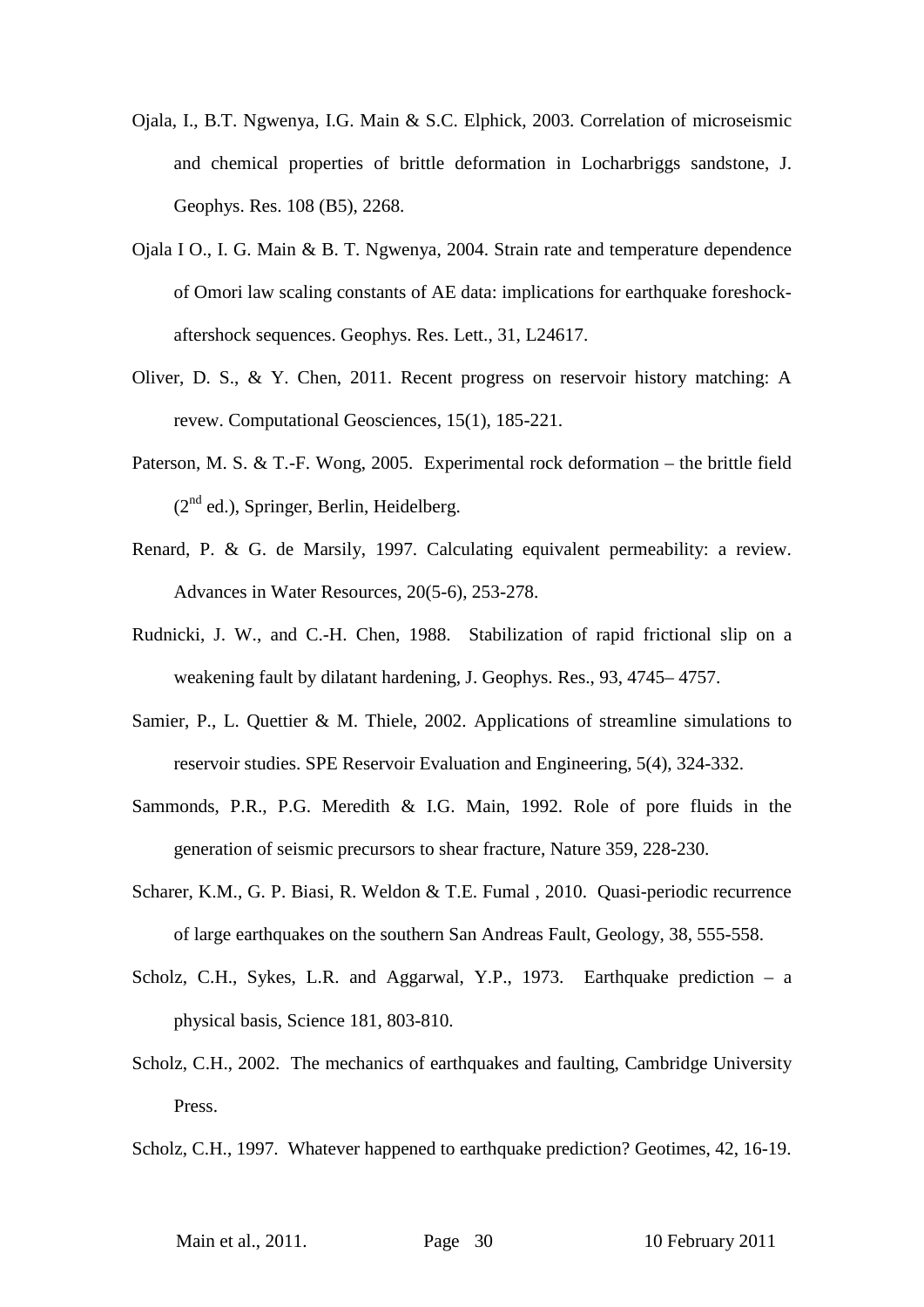- Sibson, R.H., 1982. Fault zone models, heat flow, and the depth distribution of earthquakes in the continental crust of the Unites states, Bull. Seism. Soc. Am. 72, 151-163.
- Sibson, R.H., 2009. Rupturing in overpressured crust during compressional inversionthe case from NE Honshu, Japan, Tectonophysics 473, 404–416
- Sibson, R.H., 2001. Seismogenic framework for hydrothermal transport and ore deposition, Reviews in Economic Geology 14, 25-50.
- Sibson, R.H., J. Mc. M. Moore & A.H. Rankin, 1975. Seismic pumping—a hydrothermal fluid transport mechanism, Journal of the Geological Society, 131, 653-659.
- Stephen, K. D., G. E. Pickup & K. S. Sorbie, 2001. The local analysis of changing force balance in immiscible incompressible two-phase flow. Transport in Porous Media, 45, 63-88.
- Strebelle, S., 2002. Conditional simulation of complex geological structures using multi-point statistics. Mathematical Geology, 34(1), 1-21.
- Van Stiphout, T., S. Wiemer & W. Marzocchi, 2010. Are short-term evacuations warranted? Case of the 2009 L'Aquila earthquake. Geophys. Res. Lett. 37, L06306.
- Warren, J.E. & P.J. Root, 1963. The behaviour of naturally fractured reservoirs. Society of Petroleum Engineers Journal, 3, 245-255.
- Wyss, M. & Booth, D.C., 1997. The IASPEI procedure for the evaluation of earthquake precursors, Geophys. J. Int., 131, 423-424.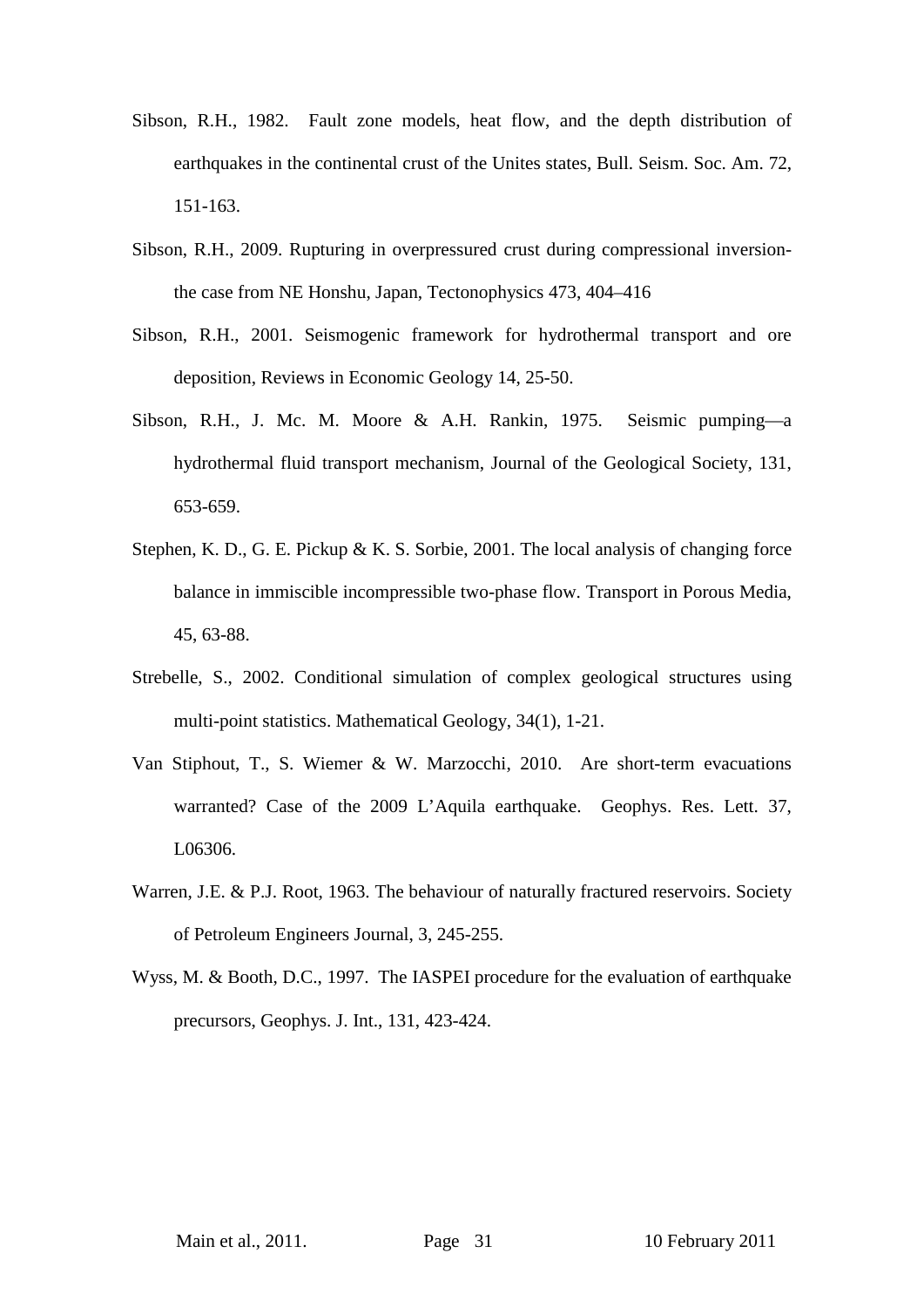#### **Figures**



**Figure 1:** (Upper diagram) Shear fault and extensional fracture orientations predicted by E.M. Anderson's model for failure in the brittle crust, in the case of a vertical maximum principal stress (after Sibson, 2001, image provided by Richard Sibson). (Lower diagram) Orientations of a shear band and local tensile microcracks on the grain scale (around 300 microns) in a porous sandstone, also in the case of a vertical maximum principal stress (after Mair et al., 2000).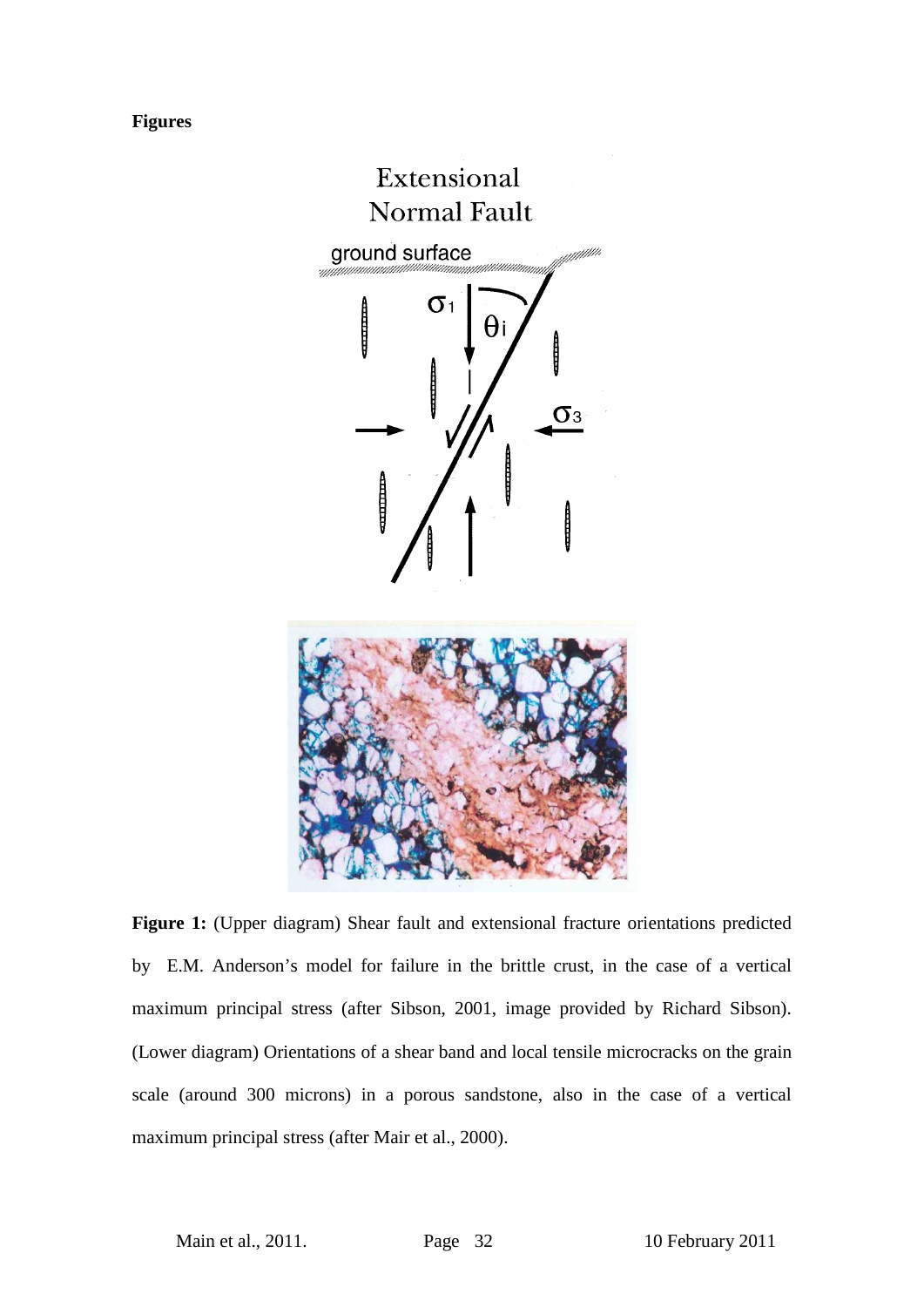

Figure 2: Acoustic emission event rate (AE events min<sup>-1</sup>) and pore-fluid pressure (in MPa) (upper diagrams) and variations in the differential stress (in MPa) and the Gutenberg-Richter *b*-value (lower diagrams) for (a) nominally dry and (b) watersaturated samples of Darley-Dale sandstone (after Sammonds et al., 1992).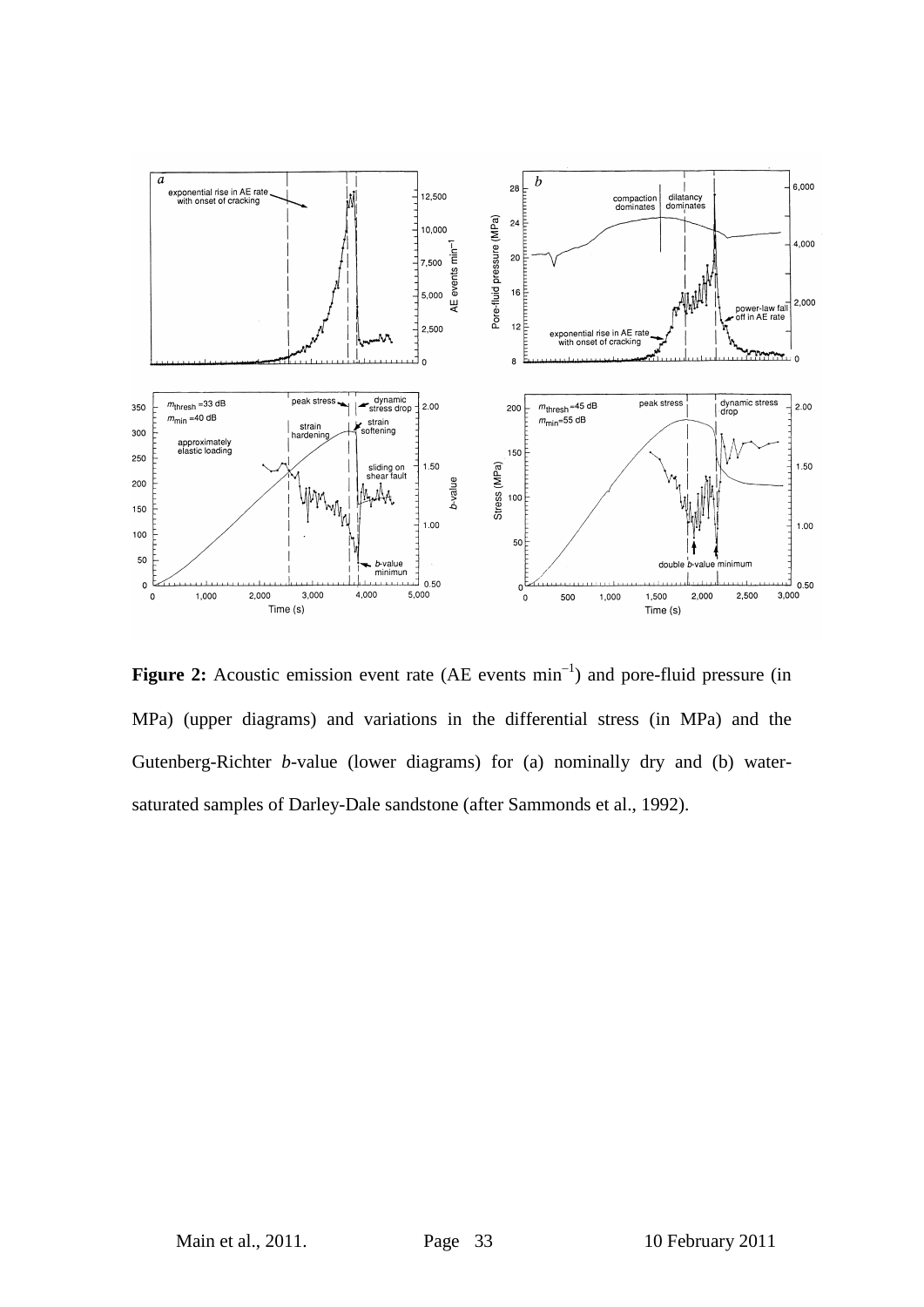

Figure 3: The dilatant 'suction pump' in action: (a) a dynamic model and (b) observation for pore pressure drop during dynamic failure of a sample of Clashach sandstone under constant input fluid flow rate, using unreactive oil as a permeant (after Grueschow et al., 2003).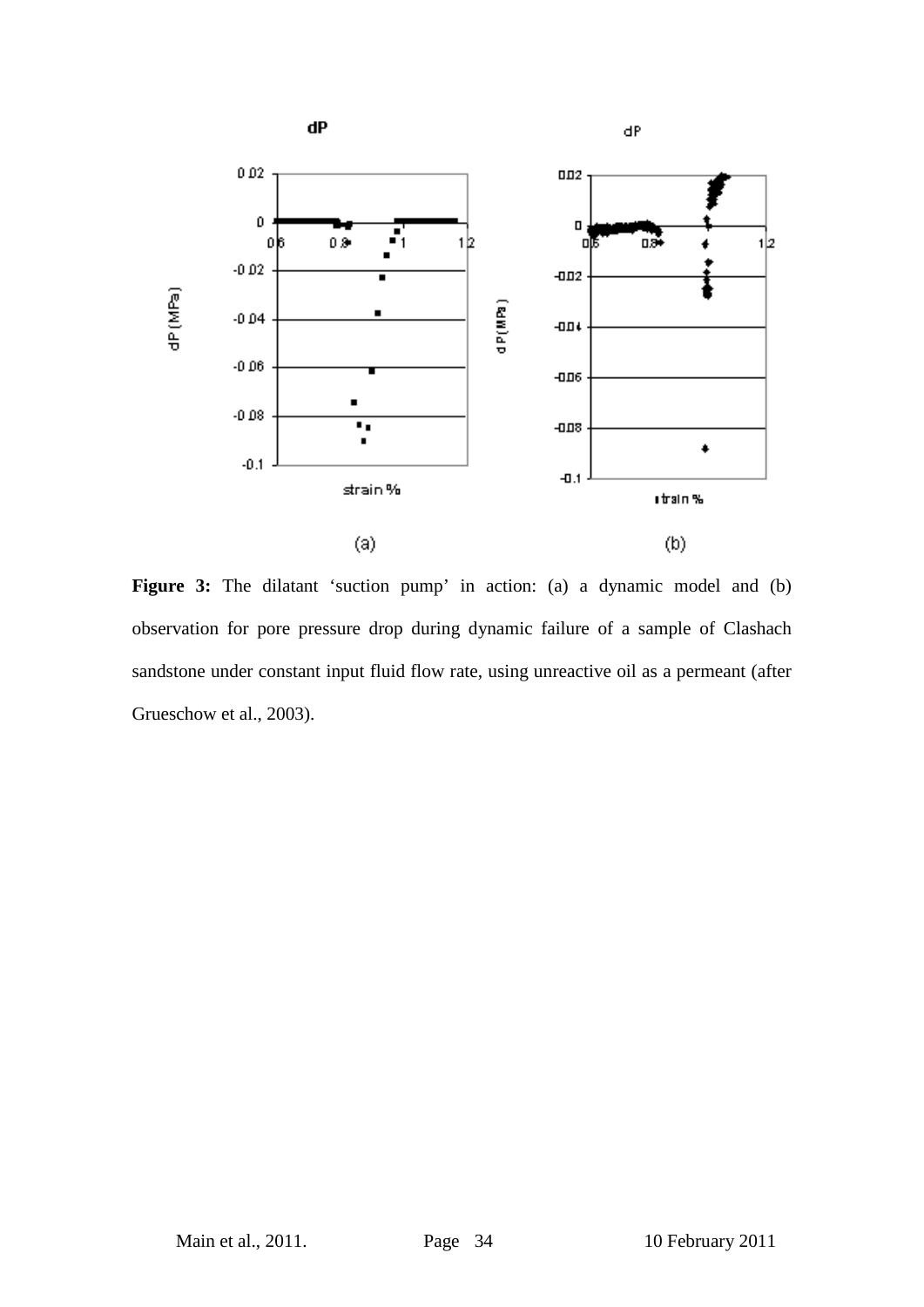

**Figure 4:** Predictions of anomalies in geophysical signals associated with elastic loading, dilatancy, diffusion, earthquake and post-seismic periods (after Scholz et al, 1973, 2002).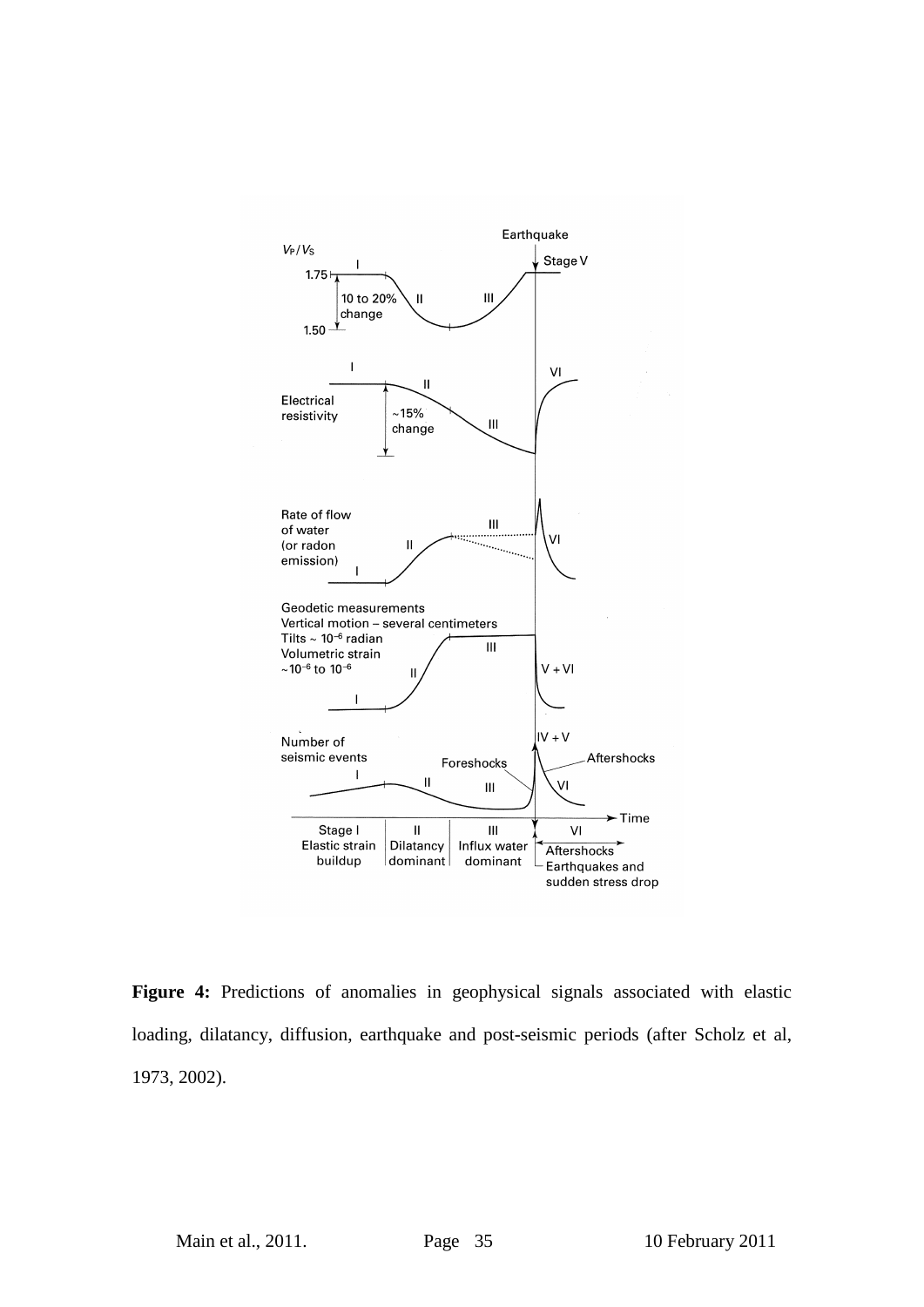

Figure 5: (a) Fluctuations in a random (Poisson) process with an average daily event rate of 50, sampled at 12 hour intervals. (b) Blow-up of one of the minima, in between the two vertical dashed lines, in (a). (c).Variation in seismic event rate per day over a similar timescale as (b), also sampled in 12 hr intervals, with a similar average event rate as in (a), after Scholz et al, 1973.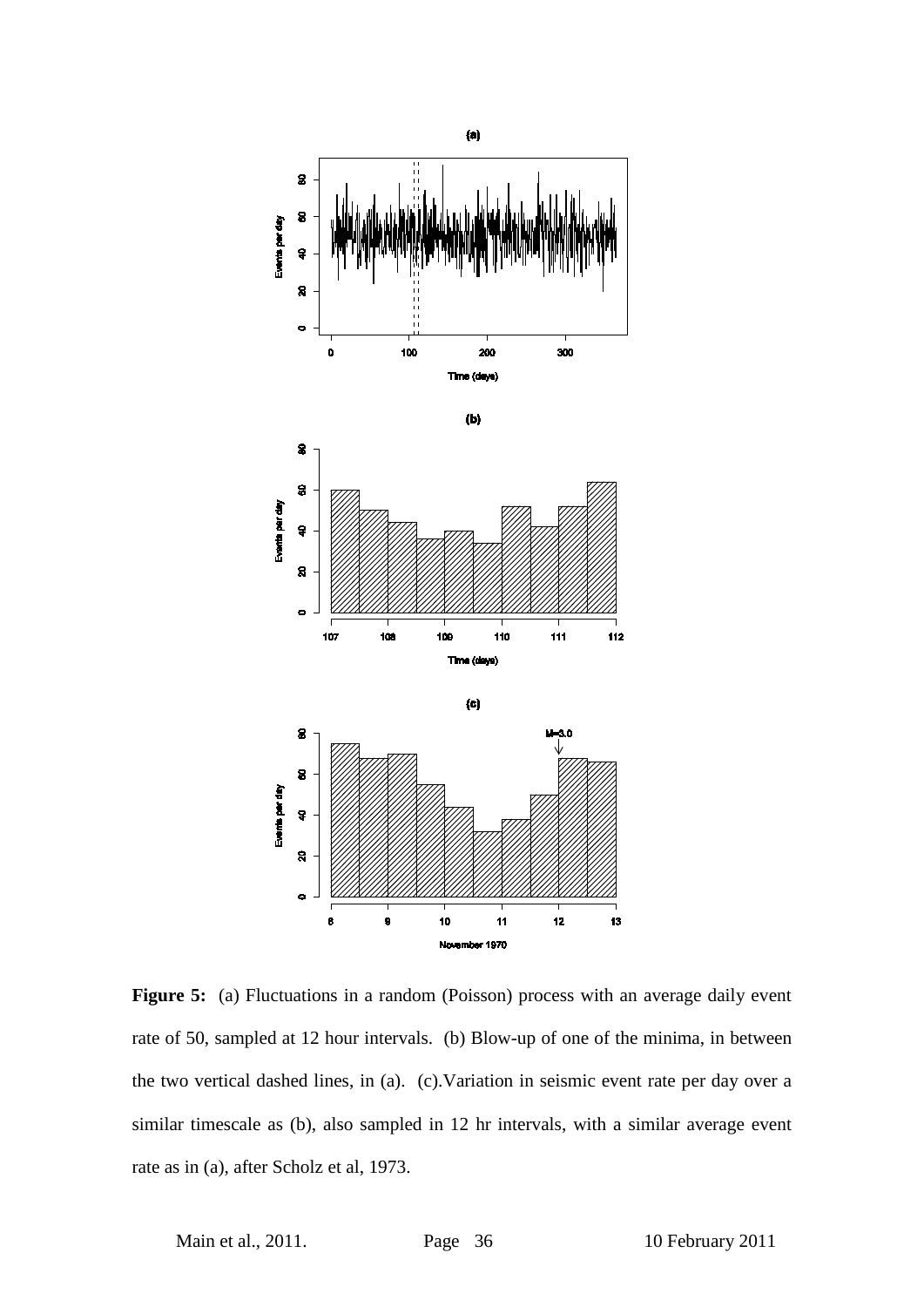

Figure 6: Illustration of spatial complexity in material properties on different scales. (upper diagram) Spatial variations in computed flow rates, expressed as the magnitude of the Darcy velocity (note the Log10 scale), on a heavily-fractured mapped outcrop (after Geiger and Emmanuel, 2010). (lower diagram) A typical reservoir model, where the spatial extent of a single voxel is also on the order of 100m and the colour coding denotes the variation in the reservoir property (courtesy of Viswa Chandra, Heriot-Watt University).